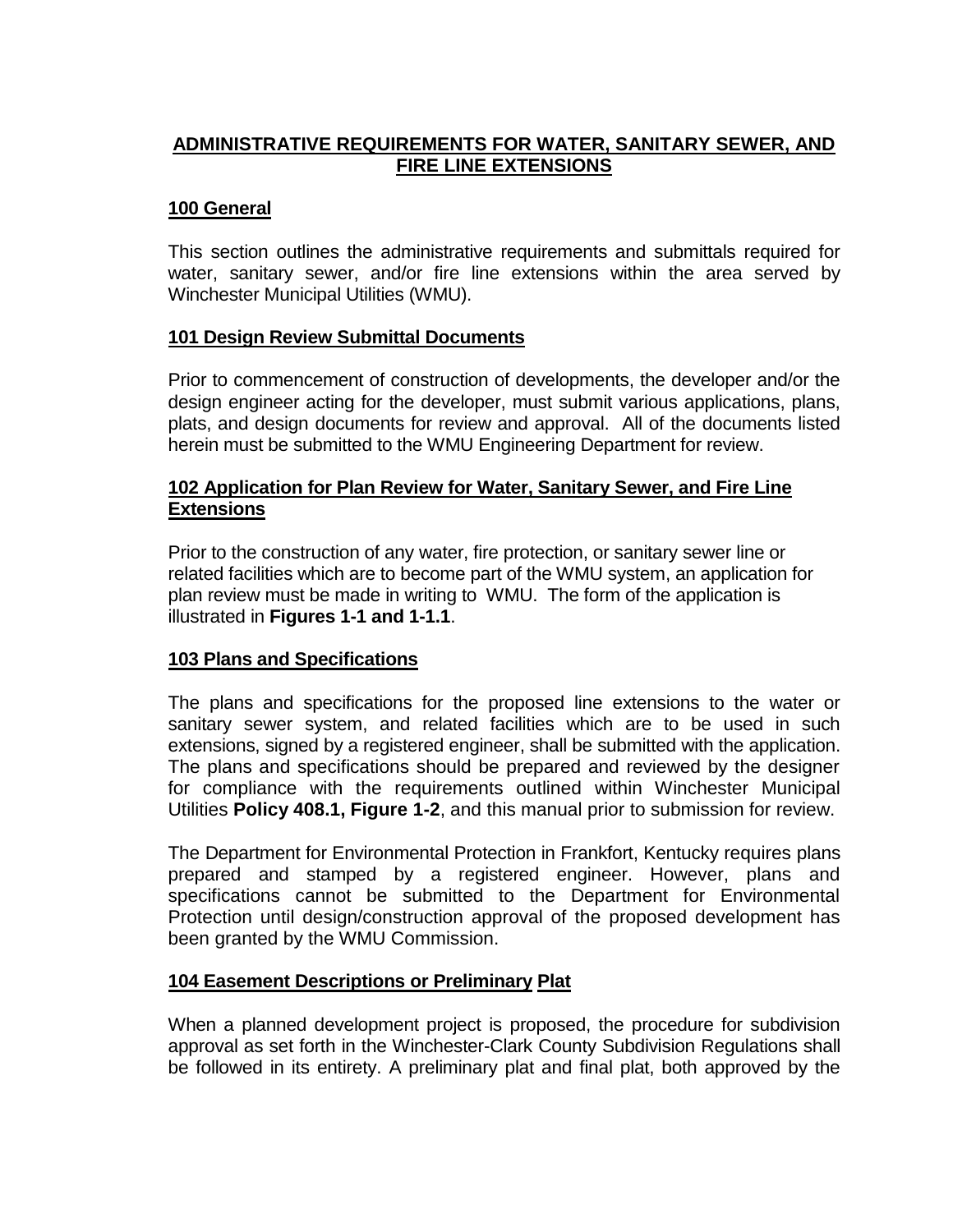planning commission, shall be required for every planned development project. The project shall be developed according to the approved final plat. A copy of the plat of the proposed development, as approved by the Winchester-Clark County Planning and Zoning Commission, and recorded in the Clark County Clerk's Office, together with currently planned extensions thereof, whether or not approved, must accompany the application.

Easements shall be provided for assigning a permanent easement and right of way for utility purposes, to lay, construct, install, maintain, inspect, operate, change the size of, replace, rebuild, connect with, alter, repair, and / or remove utility pipelines, together with appurtenances thereto, across, through, over, under and upon the real estate upon which the sanitary sewer and / or water line extensions are constructed.

Easements shall provide a clear demarcation of the limits of ownership and maintenance for said extensions. Easement descriptions shall be submitted using a metes and bounds legal description starting from a point of beginning, then tracking the outline of the property's boundary lines until there is closure in the legal description. All easements shall be granted to the City of Winchester, Kentucky.

If the proposed development or extension is not adjacent to existing lines which the development will extend from, plans indicating the routing for the proposed lines outside of the development area shall be provided with the application. Without exception, all "Off Site" easements shall be obtained, signed and recorded prior to connecting to WMU maintained structures.

## **105 Design Review of Submittals**

## **105.1 Review of Application**

The application package will be evaluated by the WMU Engineering Department to determine the proposed development's conformity with the overall sanitary sewer and water distribution master plans, the effect on system capacity and compatibility with existing infrastructure systems. If in special cases, the WMU Commission should require review by outside engineers, the reviewing engineers shall be selected by the WMU Commission, and the cost of such review shall be paid by the applicant.

## **105.2 Review of Plans & Specifications**

The plans and specifications shall be reviewed by the WMU Engineering Department to determine their compliance with WMU design and construction standards. WMU policy allows up to thirty (30) days for reviewing plans and specifications for proposed development.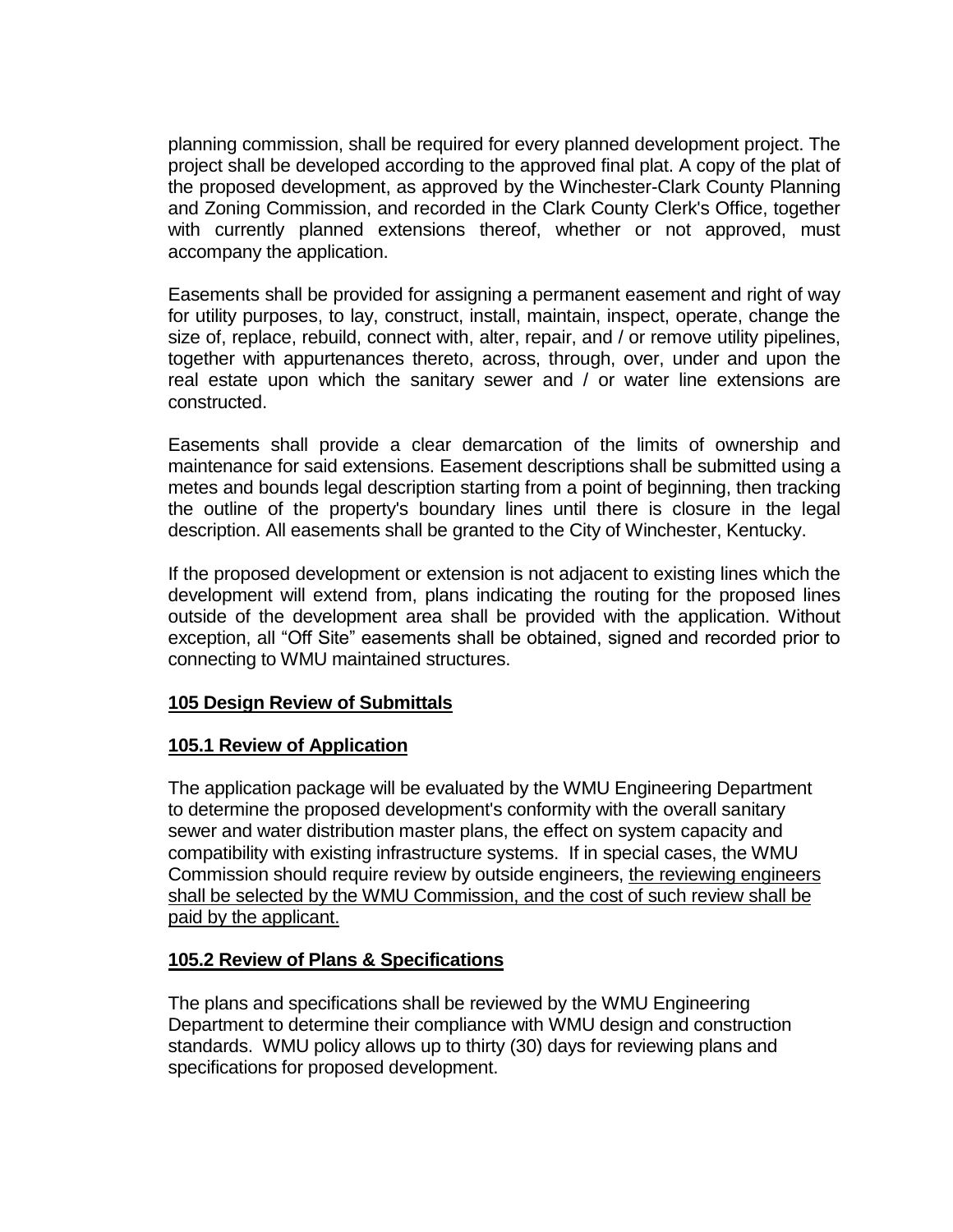Following the review, if design and construction approval cannot be recommended to the WMU Commission, one set of the submitted plans and specifications shall be returned to the developer/engineer, with a listing of the variances or deficiencies noted on review.

## **105.3 Fire Department Review**

During the initial review of development plans, the WMU Engineering staff will submit the plans of the proposed development to the Winchester Fire Department (WFD) or the Clark County Fire Department (CCFD), for review. Fire Hydrants shall be located in conformity with the requirements of the respective fire department.

Any deficiencies noted, or changes requested by the fire department will be noted on the review plans.

Should there be no changes in fire hydrant location, or any additional fire hydrants be required, the CCFD or WFD will provide documentation to the WMU Engineering Department indicating their acceptance of the hydrant locations as planned. This document will be retained by the WMU Engineering Department, but will be available for review by the developer and/or design engineer.

## **105.4 Correction/Modification of Plans and Specifications**

When plans and/or specifications have been returned for variances or deficiencies, the developer and/or the design engineer acting for the developer shall have the plans and/or specifications corrected to WMU standards, and shall re-submit two complete sets of the corrected documents for a second review. Up to an additional thirty (30) days should be allowed for this and any subsequent reviews.

When all comments or deficiencies, if any, have been corrected to WMU standards, the owner/developer shall furnish two (2) sets of plans and specifications in their final form to the WMU Engineering Department.

The two (2) sets of approved documents will be retained by WMU for the use of the Engineering Department staff during the construction of the development infrastructure.

## **106 Design/Construction Approval of Development Plans**

## **106.1 WMU Commission Design/Construction Approval**

Acceptable plans and specifications that meet WMU design requirements will be presented to the WMU Commission by the General Manager, along with the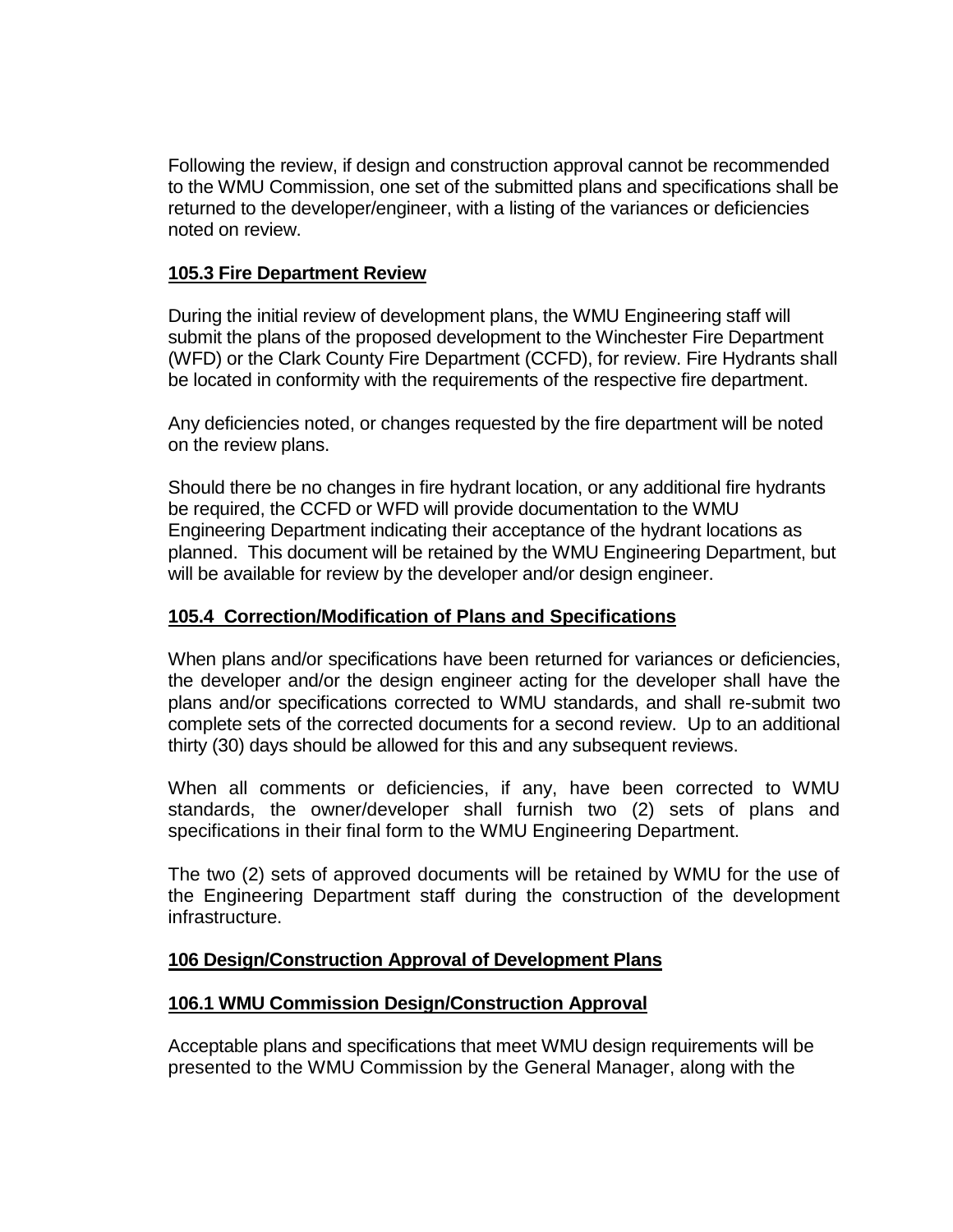Engineering Department's recommendations concerning any system capacity issues, at the next regular meeting of the WMU Commission. WMU Commission meetings are held on the first and third Thursday of every month. Occasionally WMU Commission meetings may be cancelled or postponed. The WMU website will reflect the date and time of the meetings.

The WMU Commission will then either grant or deny design/construction approval for the proposed development.

After design/construction approval is granted by the WMU Commission, the plans and specifications shall be submitted to the Kentucky Department for Environmental Protection for their review and construction approval. WMU staff will provide the approval letter to the owner/developer to be forwarded to the Kentucky Department for Environmental Protection as part of their submittal package.

Design/construction approval by the WMU Commission is valid for a period of one (1) year from the date of approval. Should the construction of the utilities infrastructure not be completed and dedicated to WMU for perpetual ownership, operation and maintenance within the allotted time, the developer must submit a request for, and be granted, re-approval of the development before it will be accepted into the utility system.

### **106.2 Department for Environmental Protection Design Approval**

All sanitary sewer extensions must be reviewed and accepted by the Kentucky Department for Environmental Protection in Frankfort, Kentucky prior to commencing work. A copy of the WMU Commission design/construction approval letter must be submitted with the plans and specifications to the Department for Environmental Protection for approval.

Through an agreement between the Kentucky Department for Environmental Protection and the Winchester Municipal Utilities, the Kentucky Department for Environmental Protection will accept WMUs approval of water lines that comply with the following limitations:

- 1. Projects with an overall length of less than 10,000 contiguous feet.
- 2. Water lines no greater than 12 inches in diameter.

3. Upon completion, all projects shall meet all drinking water quality standards as set forth in 401 KAR Chapter 8.

Although the agreement is in place granting WMU approval authority for projects as identified in this paragraph, the projects shall comply with the provisions of 401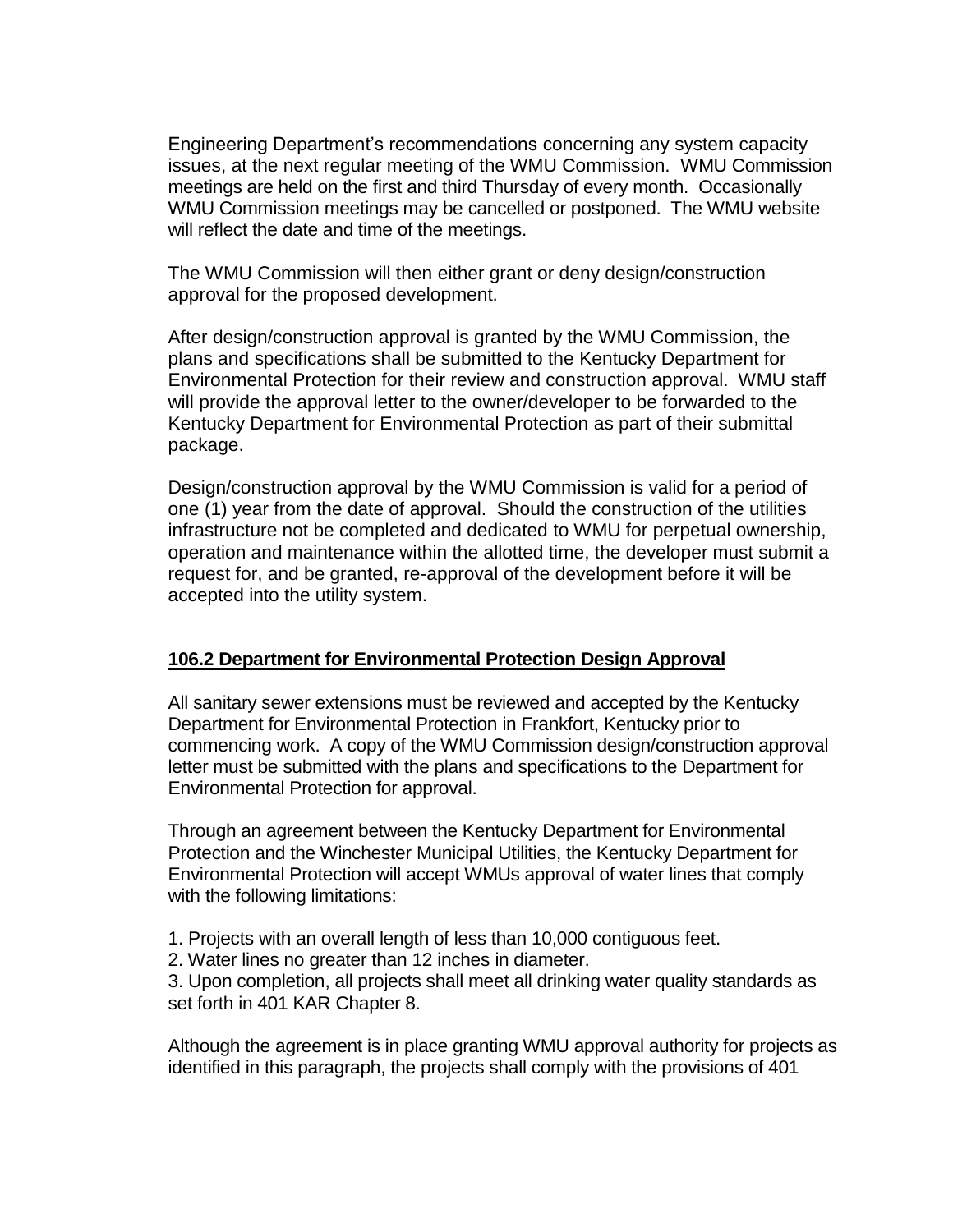KAR 8:100 and KRS Chapter 224, and are subject to review by the Kentucky Department for Environmental Protection without notice.

The duration of the design approvals of the Department for Environmental Protection and WMU will not be concurrent, nor are the requirements identical. The developer is responsible for complying with both sets of requirements, with the more restrictive of the two being generally applied.

**NOTE:** The WMU Commission and / or the Kentucky Department for Environmental Protection design approval are required prior to actual construction of the proposed project.

## **107 Inspections**

During construction, the WMU Commission, shall perform, or cause to be performed, such inspections as it deems necessary to assure proper installation, including a final inspection.

The owner/developer, developer's contractor, developer's agent or employee shall notify the WMU Engineering Department forty-eight (48) hours before the actual work on the project shall commence, and shall keep WMU informed as to the progress of the project in order to allow WMU a reasonable opportunity to inspect the construction prior to backfilling.

Should the owner/developer, developer's contractor, developer's agent or employee fail to keep WMU so notified and informed, result in work being covered before WMU has a reasonable opportunity to inspect the same, such failure shall result in such tests or inspections, including uncovering of the work, as may be necessary to satisfy the WMU Commission that the installation meets the required standards.

Such additional inspections and/or tests, including uncovering of the work if necessary, shall be performed at no cost to WMU, even if the additional tests and inspections indicate the work to have been properly installed.

Such inspections by WMU shall not relieve the design engineer of his responsibility to inspect the construction to his satisfaction. The design engineer must submit a Letter of Certification to the WMU Commission stating that the development was constructed in compliance with the approved Plans and Specifications of the development. Both that letter and the WMU Commission's Letter of Certification will be submitted to the Department of Environmental Protection certifying that the development was constructed in compliance with the approved Plans and Specifications of the development.

## **108 Post-construction Submittals**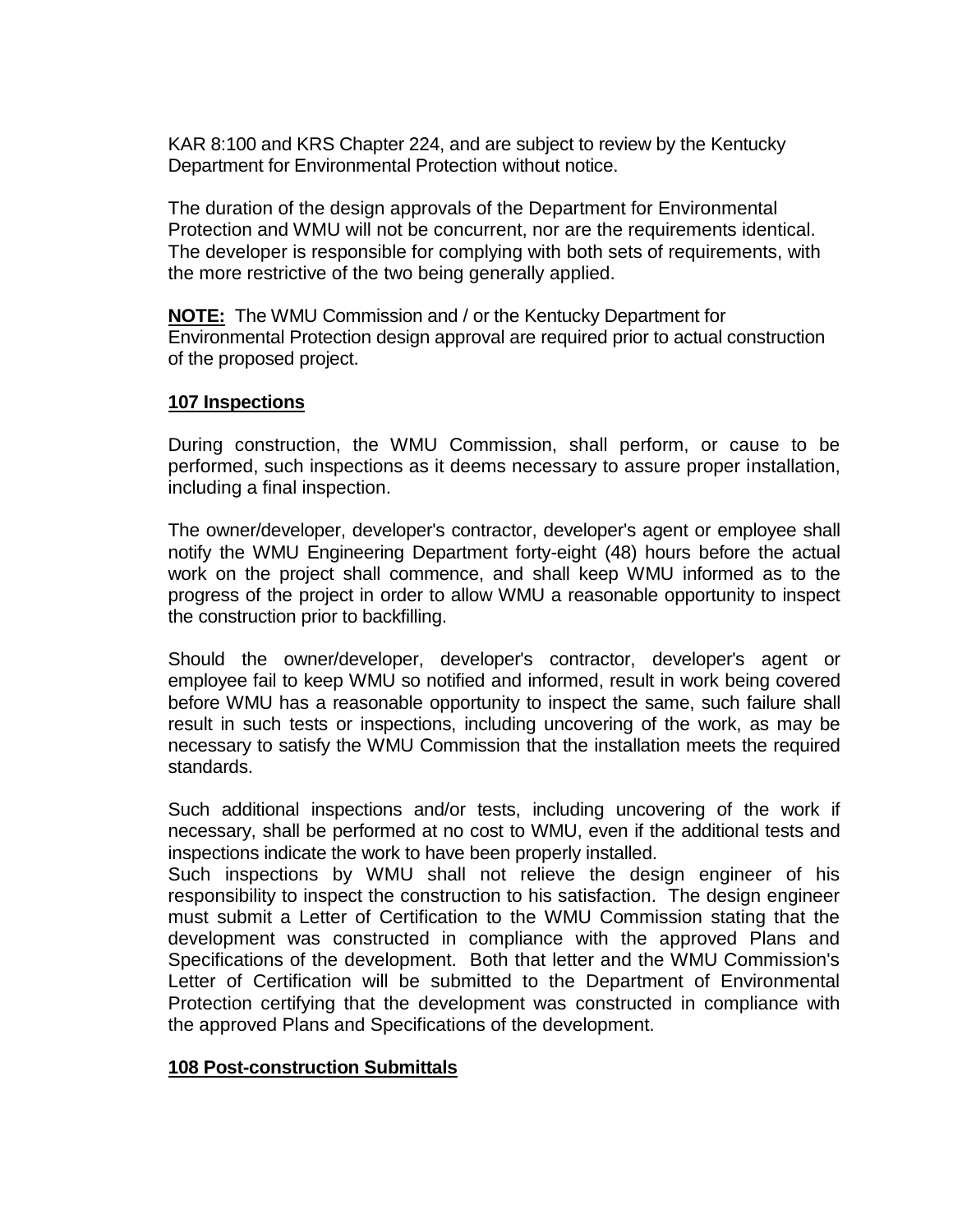The following administrative items must be submitted, and all listed fees paid, following construction and prior to the water, sanitary sewer or fire line extensions being placed in service.

## **108.1 Letter of Dedication**

A letter of Dedication shall be provided to the WMU Commission upon completion of the construction of the infrastructure for the development.

This document allows the developer to dedicate his project to WMU for perpetual ownership, maintenance, and operation, including a one-year warranty period. An example letter is illustrated in **Figure 1-3**.

### **108.2 Engineer's Certification**

An Engineer's Certification Form shall be provided to the WMU Commission upon completion of the construction of the infrastructure for the development.

This document is to be submitted by the Engineer that designs the development certifying that the development infrastructure which is proposed for dedication and acceptance into the WMU system has been constructed in compliance with the approved Plans and Specifications. An example letter is illustrated in **Figure 1-4**.

## **108.3 Contractors Certification**

A Contractor's Certification Form shall be provided to the WMU Commission upon completion of the construction of the infrastructure for the development.

This document is to be submitted by the Contractor that constructed the water and/or sanitary sewer infrastructure, certifying that the development infrastructure which is proposed for dedication and acceptance into the WMU system has been constructed in compliance with the approved Plans and Specifications. An example letter is illustrated in **Figure 1-5**.

### **108.4 Easements**

Water and sewer line easements require descriptions that will be compatible with WMU's format. The developer will bear all expense of developing the easement descriptions. An example of the easement is shown as **Figure 1-6**.

Easement descriptions shall be submitted using a metes and bounds legal description starting from a point of beginning, then tracking the outline of the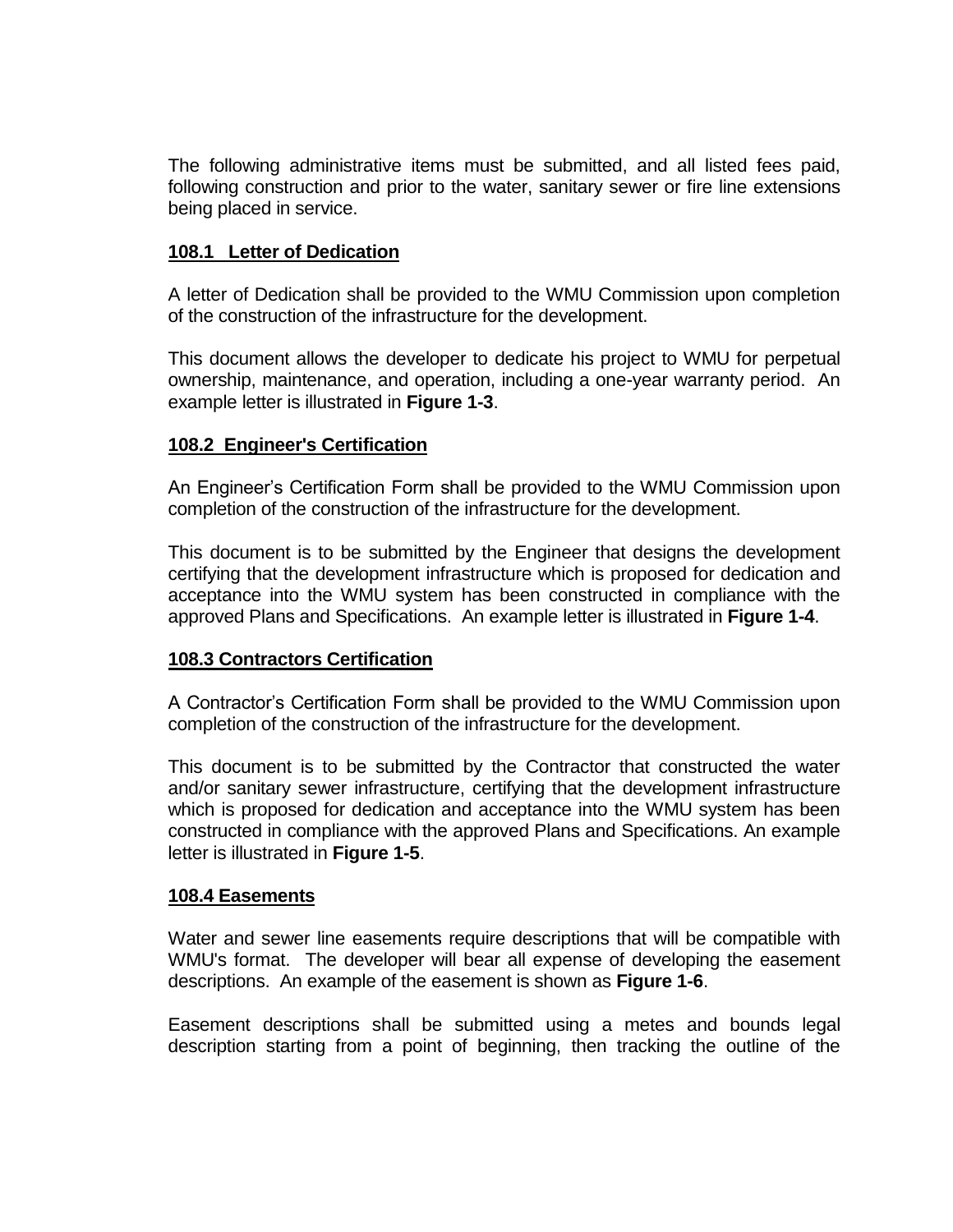property's boundary lines until there is closure in the legal description. All easements shall be granted to the City of Winchester, Kentucky.

The easement descriptions shall be transmitted to the WMU Engineering Department for review. Following review, WMU Counsel will prepare the easements in final form. The easements must be signed and recorded prior to dedication of the development.

## **108.5 Final Development Cost**

The developer shall furnish the actual construction cost of the infrastructure extensions and/or improvements to the WMU Commission to allow them to incorporate the extensions and/or improvements into the asset, depreciation and accounting system. The total constructed cost of water and sanitary sewer lines plus appurtenances is required. An example is provided in **Figure 1-7**.

### **108.6 Field Observation Fee**

During construction, the WMU Commission, shall perform or cause to be performed, such inspection as it deems necessary to assure proper installation of the utilities infrastructure, including a final inspection, and IN ACCORDANCE WITH Winchester Municipal Utilities Policy 403.1 (**Figure 1-8**), the actual cost of such inspections, not to exceed four percent (4%) of the actual construction cost of the infrastructure extensions and/or improvements, shall be paid by the owner/developer. All field inspection fees will be billed to the developer by miscellaneous invoice and must be paid prior to final acceptance of the infrastructure by the WMU Commission.

### **108.7 System Development Charges**

All System Development Charges related to water and sewer, based on the schedule set forth in WMU Policy Number 406.1Water System Development Fees **(Figure 1-9)** and 407.1Wastewater System Development Fess **(Figure 1-10)**, shall be paid at such time as service is requested by the owner/developer after final acceptance of the development into the WMU system by the WMU Commission.

### **108.8 Reproducible Drawings**

Record drawings of the completed development shall be submitted to WMU for review and approval prior to final acceptance by the WMU Commission. A set of reproducible drawings on mylar film fabric and a set of drawings on digital media, as described in Section 200, are required.

### **108.9 Warranty**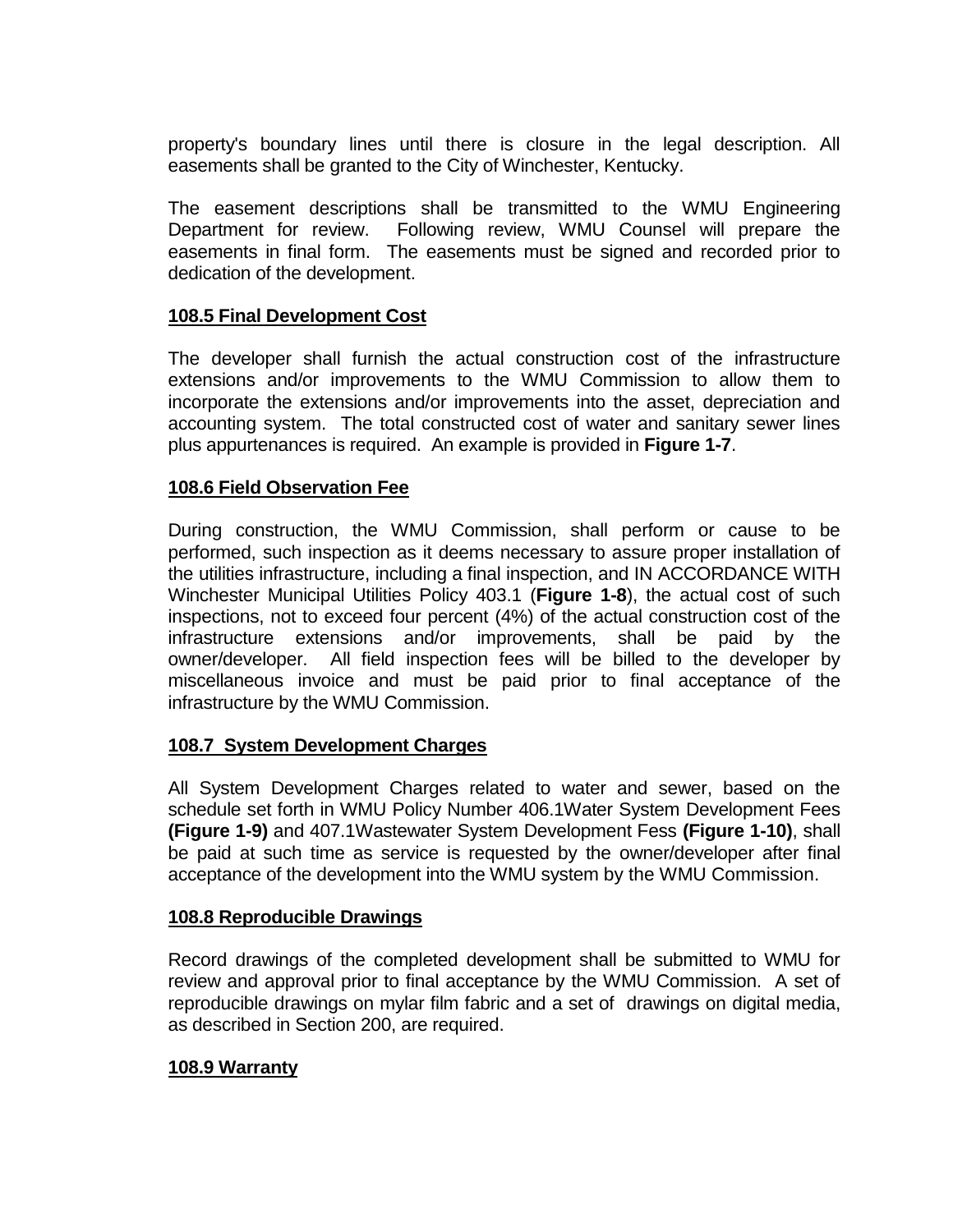A one (1) year warranty shall be provided to WMU, for all aspects of the completed project or portion thereof offered for acceptance by the WMU Commission. The warranty will begin at the date of the final acceptance by the WMU Commission.

The warranty will be secured by a Warranty Bond, or such other security as the WMU Commission shall find acceptable. The warranty security shall be in the amount of five percent (5%) of the actual construction cost, or two thousand dollars (\$2,000.00), whichever is greater.

## **109 Final Acceptance of Water, Sanitary Sewer, and Fire Protection Extensions**

## **109.1 WMU Commission Final Acceptance**

Upon completion of all items and payment of all fees listed under section **108 Postconstruction Submittals**, the General Manager, with the concurrance of the Engineering Department, will recommend at the next regularly scheduled meeting of the WMU Commission, that the Commission accept and approve the dedication of the water and/or sewer extension(s) as requested by the owner/developer. The owner/developer will be provided written notice of this acceptance. An example correspondence is illustrated in **Figure 1-11**.

## **110 Final Inspection and Termination of Warranty**

In the thirty (30) day period preceding the date set for expiration of the one-year warranty, a warranty inspection of the development infrastructure dedicated to WMU will be conducted by the Engineering Department personnel. The owner/developer will be notified, in writing, of any deficiencies, and shall have the deficiencies corrected. **See Figure 1-12** for an example of warranty inspection correspondence.

Should the defective items not be corrected, repaired or replaced within thirty (30) days following written notification, the owner/developer and the issuer of the warranty bond will be notified, in writing, that the warranty is being extended pending final warranty repairs on the project.

A further thirty (30) days following such notice will be allowed for warranty repairs. At the end of that period, if repairs have not been accomplished, WMU may then elect to address the warranty items by means of its own forces or by means of contract forces. The cost of such repairs will be billed to the owner/developer by miscellaneous invoice. Should the miscellaneous invoice for such work not be paid within thirty (30) days of tender by certified mail, the warranty bond will be called for payment. Example correspondence is illustrated in **Figure 1-13***.*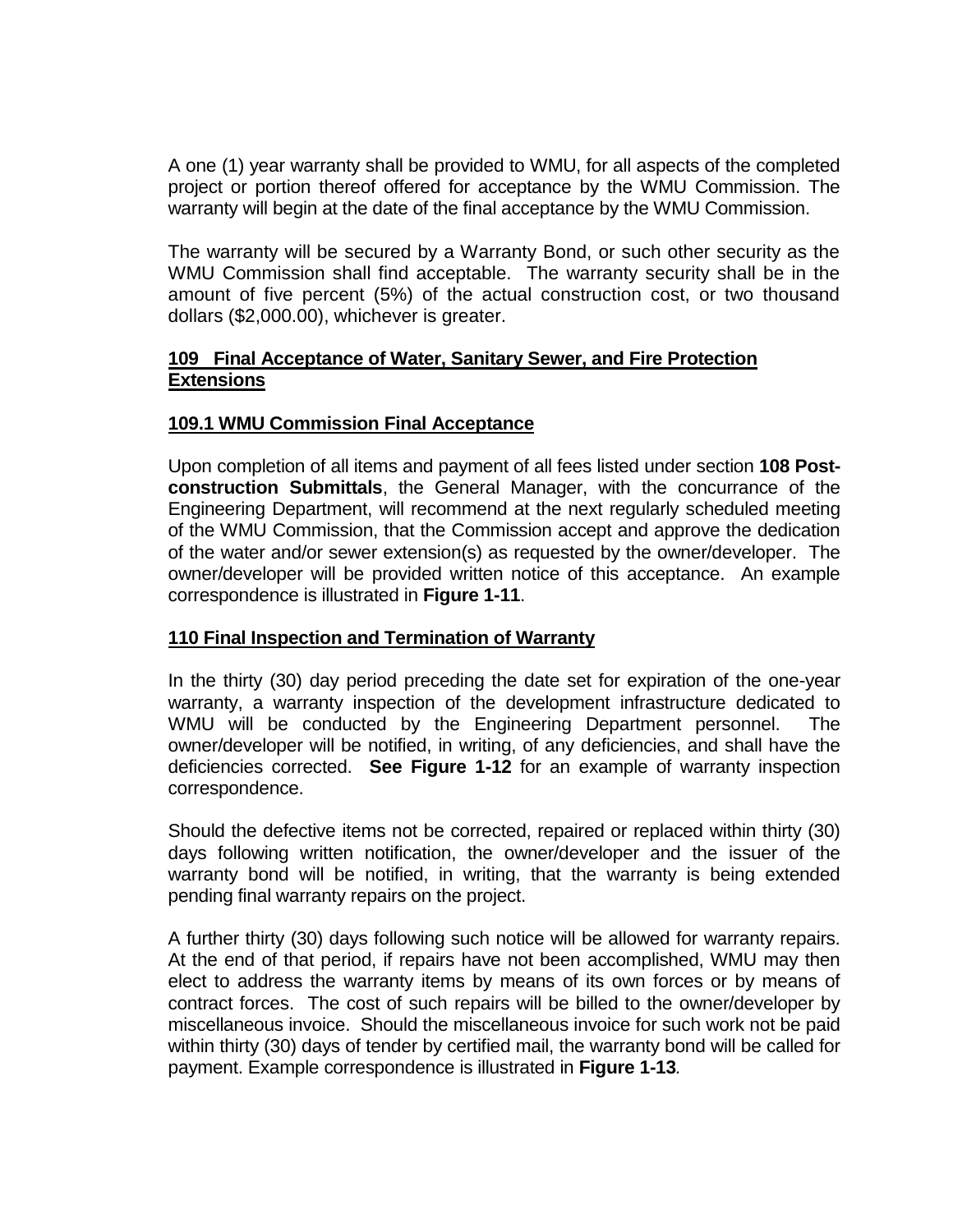Upon completion of all warranty items listed under the final inspection (if any), and, if required, the payment of any miscellaneous invoice issued under the terms listed above, the warranty will be deemed satisfied and shall terminate. The owner/developer will receive written notice of the date of warranty termination. An example is shown as **Figure 1-14**.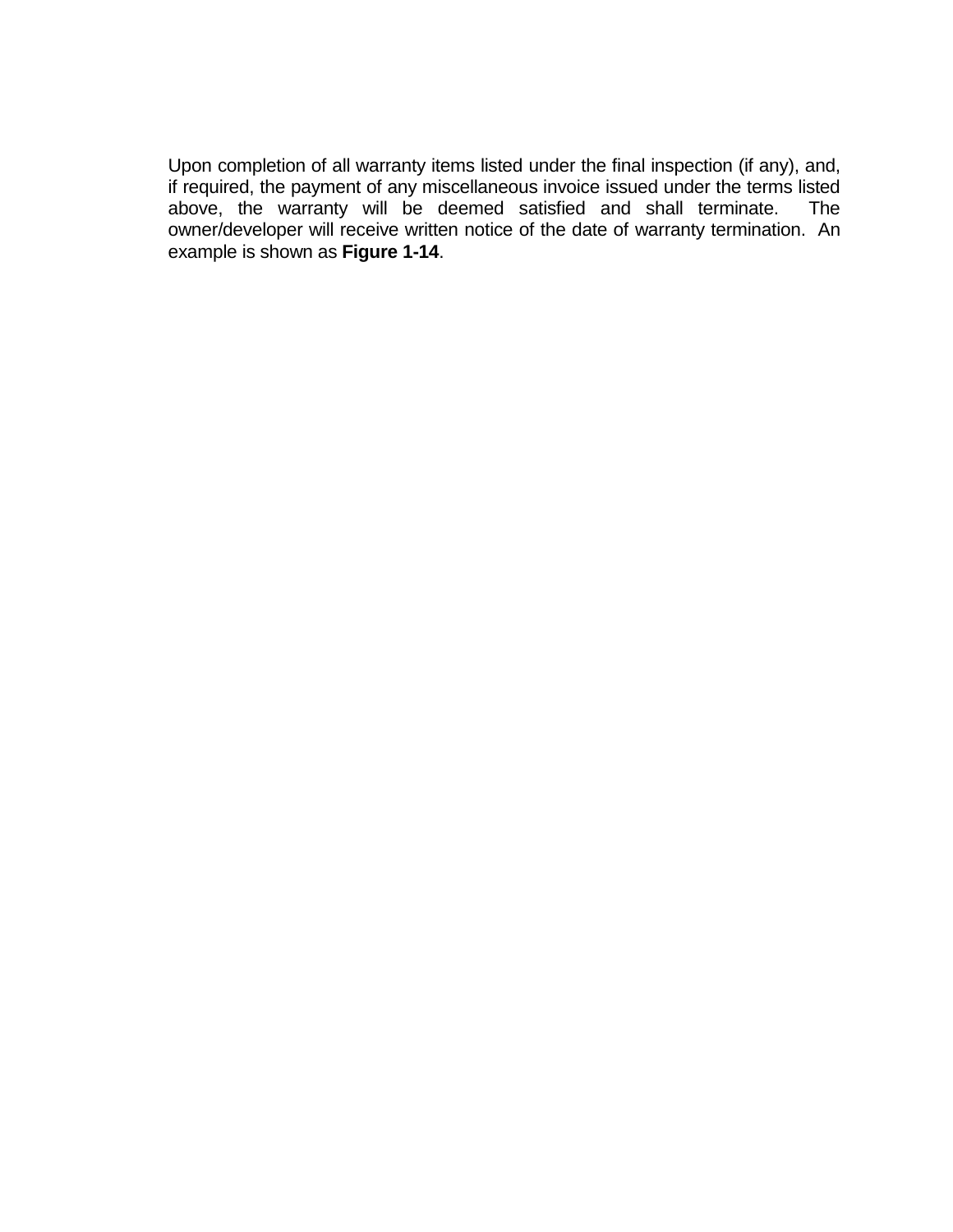#### WINCHESTER MUNICIPAL UTILITIES POLICY AND PROCEDURES

SECTION: 400 SECTION NUMBER: 401.1

EFFECTIVE DATE: 01-97 SUBJECT: PLAN AND SPECIFICATION REVIEW: WATER, SANITARY SEWER, AND/OR FIRE LINE EXTENSIONS

RE: ORDINANCE NO. N/A

STATEMENT OF POLICY - The plans and specifications for all water, sanitary sewer, and/or fire line extensions must be submitted to WMU for review prior to consideration by the WMU Commission.

The purpose of this policy is to ensure:

- Compliance with WMU standard specifications and standard details;
- That a minimum level of service established by WMU can be provided; and
- Compliance with water and sanitary sewer master planning efforts.

Any WMU Commission design approval is valid for a one-year period from the date of the design approval. Construction of the water, sanitary sewer, and/or fire line extension must be complete, and the facilities must be dedicated to WMU, within one year of the WMU Commission design approval.

STATEMENT OF PROCEDURE - Developers or developers' engineers submitting plans and specifications to WMU for review must complete the following steps:

- Complete and submit the "Application for Water, Sanitary Sewer, and/or Fire Line Extension Plan Review";
- Submit two (2) sets of plans and specifications;
- Address all comments, questions, corrections, and revisions prior to consideration by the WMU Commission.

WMU will complete the initial review within 30 days.

 Following final review by staff, plans and specifications will be submitted to the WMU Commission for consideration.

> Chairman - WMU Commission  *WMU Commission Approved 1 / 16 / 97*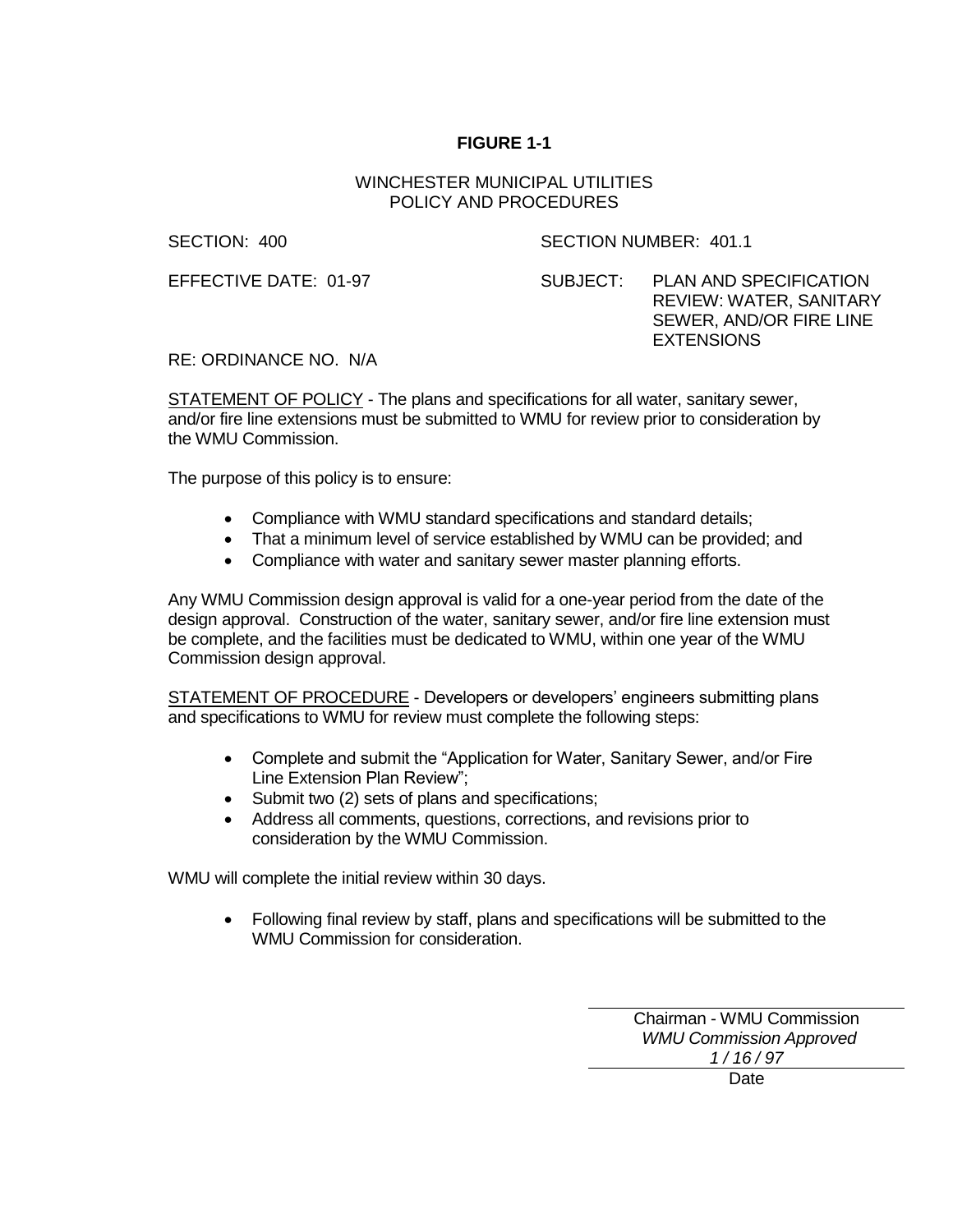## **Figure 1-1.1**

## WINCHESTER MUNICIPAL UTILITIES APPLICATION FOR WATER**,** SANITARY SEWER, AND/OR FIRE LINE EXTENSION PLAN REVIEW

I/We, \_\_\_\_\_\_\_\_\_\_\_\_\_\_\_\_\_\_\_\_\_\_\_\_\_\_\_\_\_\_\_\_\_, hereby request WMU to review the plans and specifications for:

(name of development)

(location of development)

(water, sanitary sewer, and/or fire line)

(developer)

(contact person) (phone #)

(mailing address)

I/We understand the initial review will be completed within 30 days.

This review is for the purpose of reviewing plans and specifications to determine their compliance with WMU standard specifications and standard details and WMU water and sanitary sewer master plans. Review does not guarantee that this project will be approved by the WMU Commission.

The following information is required for WMU plan review:

1. Description of water, sanitary sewer, and/or fire line extension: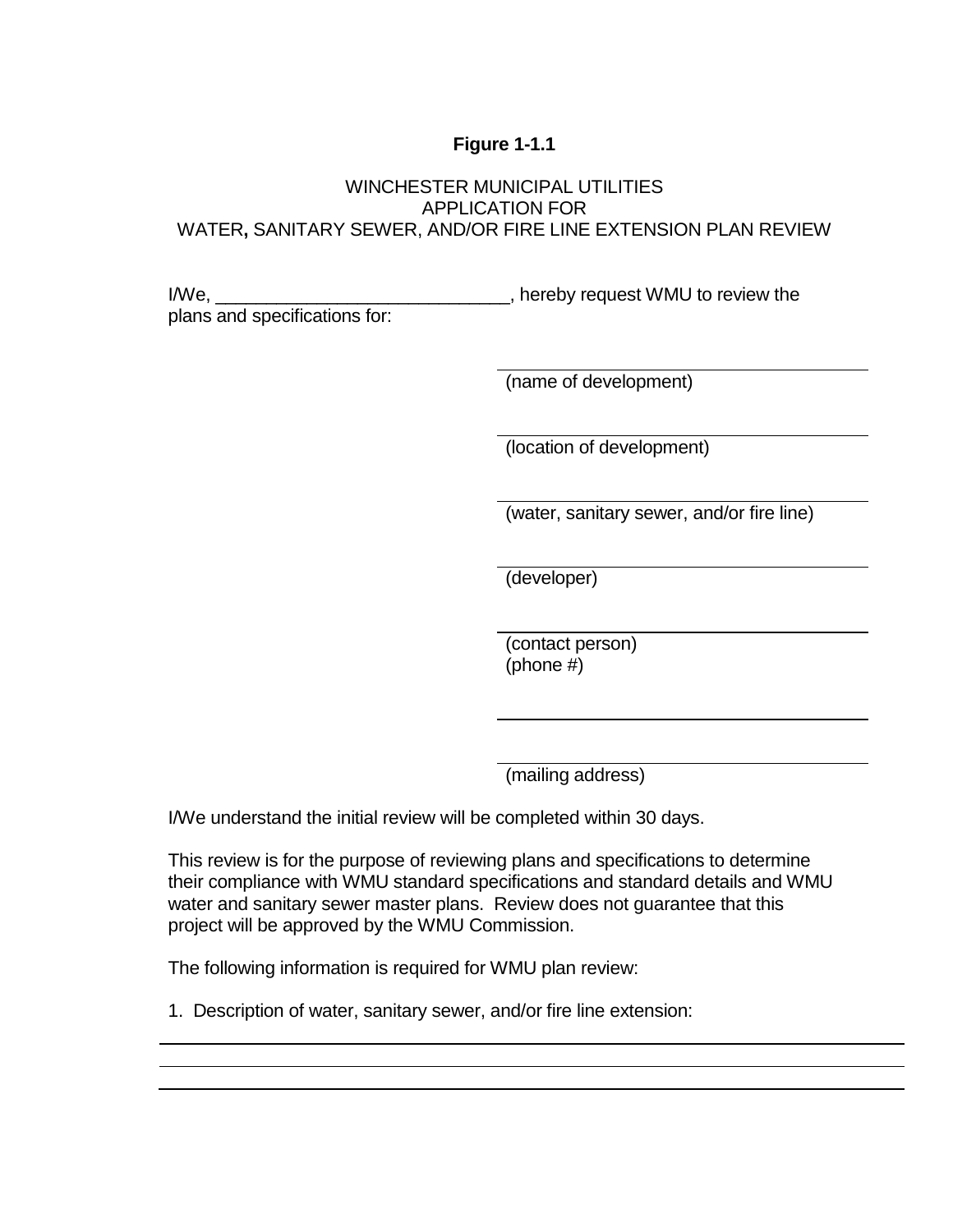| 2. Opinion of project cost:                         |                                                                                                                           |             |
|-----------------------------------------------------|---------------------------------------------------------------------------------------------------------------------------|-------------|
|                                                     | water:                                                                                                                    |             |
|                                                     | sanitary sewer:                                                                                                           |             |
|                                                     | fire line:                                                                                                                |             |
|                                                     | 3. Description of type or types of proposed development:                                                                  |             |
|                                                     | Number of residential units:                                                                                              |             |
|                                                     | Number of apartment units:                                                                                                |             |
|                                                     | Number of commercial/industrial<br>units:                                                                                 |             |
|                                                     |                                                                                                                           |             |
|                                                     | 4. Estimate of anticipated utility demand based upon WMU design standards:                                                |             |
|                                                     | Water:<br>Sanitary sewer:                                                                                                 |             |
|                                                     | Fire line:                                                                                                                |             |
|                                                     |                                                                                                                           |             |
| 5. Attach two (2) sets of plans and specifications. |                                                                                                                           |             |
|                                                     | I/we understand that additional information may be required.                                                              |             |
|                                                     | All information submitted to Winchester Municipal Utilities is true and accurate.                                         |             |
|                                                     |                                                                                                                           |             |
|                                                     | Signed:                                                                                                                   |             |
|                                                     | Date:                                                                                                                     |             |
|                                                     |                                                                                                                           |             |
| Acknowledgment and Statement of Understanding:      |                                                                                                                           |             |
| I/We, as developer(s)                               |                                                                                                                           | acknowledge |
| οf                                                  |                                                                                                                           |             |
|                                                     | (Name/Unit or Phase of Development)<br>and understand that if this development is approved for design and construction by |             |
|                                                     | the WMU Commission, I/We have one (1) year to construct and dedicate these                                                |             |
|                                                     | improvements to WMU for ownership and perpetual maintenance. If construction                                              |             |
|                                                     | and dedication is not complete within the one-year period, I acknowledge and                                              |             |
|                                                     | understand that I must reapply for the approval to construct the facilities and that I                                    |             |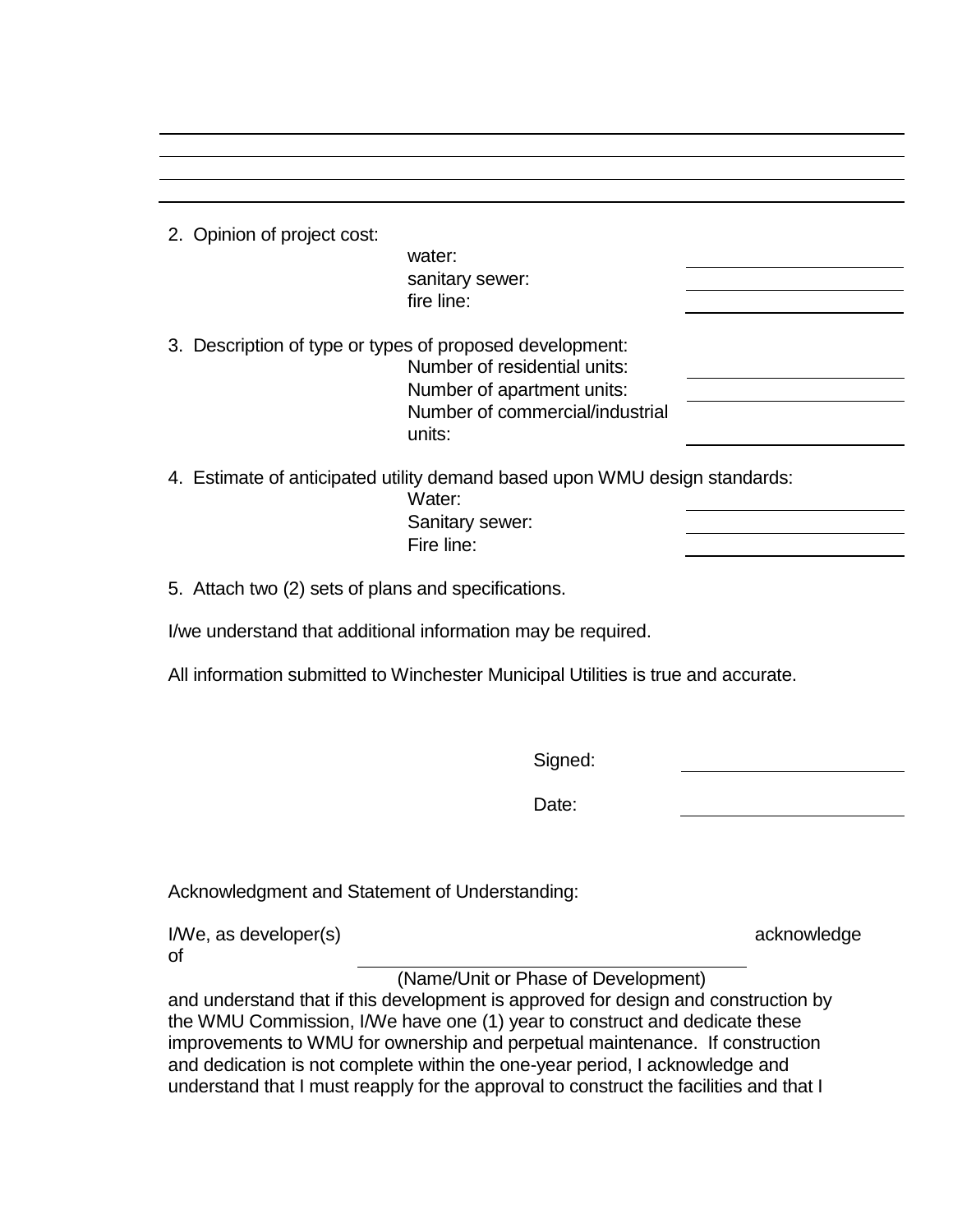am in no way guaranteed access to or capacity in WMU's water or sanitary sewer system(s) upon reapplication.

| Signed:        |  |
|----------------|--|
| Title/Company: |  |
| Date:          |  |
| Witness:       |  |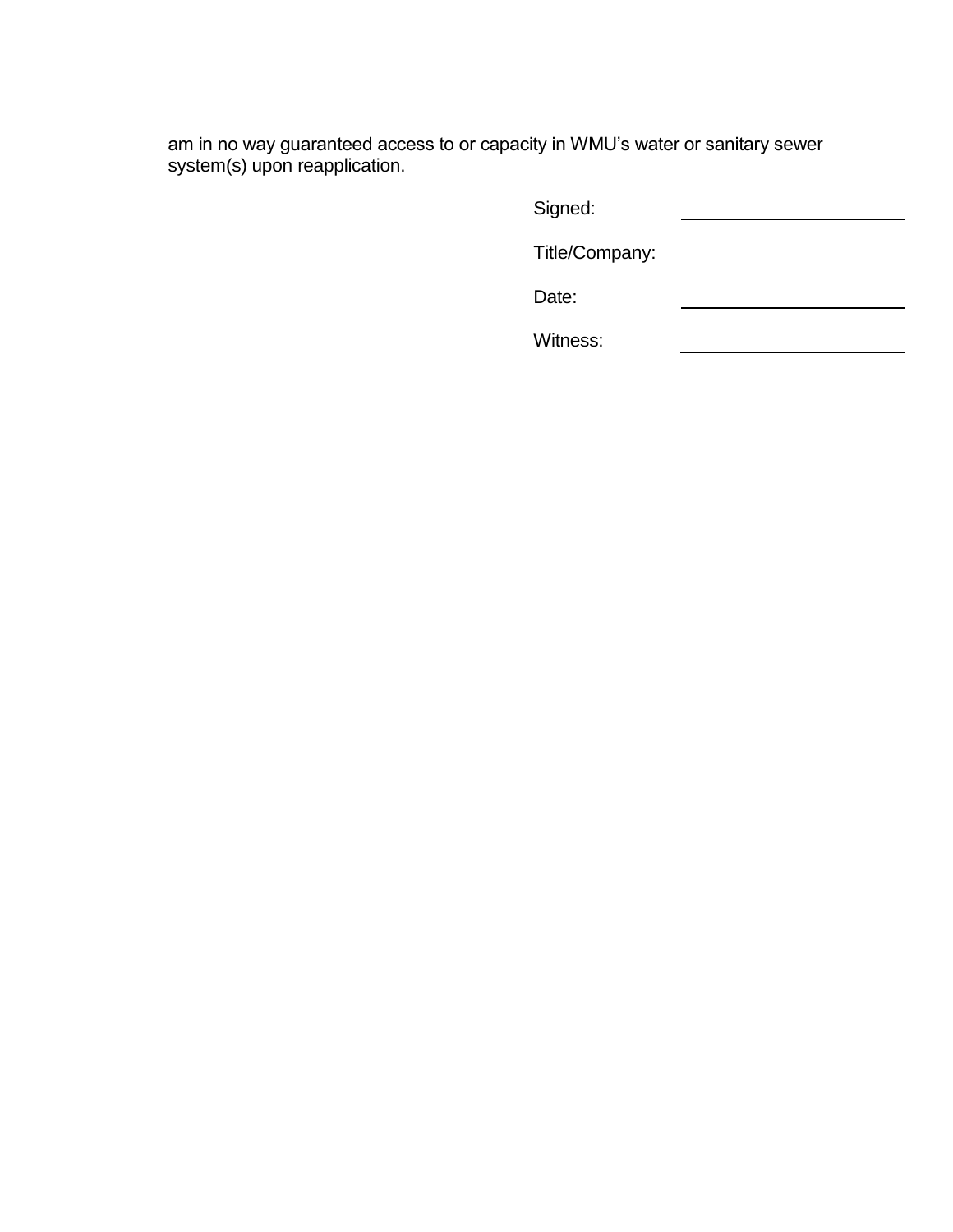#### WINCHESTER MUNICIPAL UTILITIES POLICY AND PROCEDURES

SECTION: 400 SECTION NUMBER: 408.1

EFFECTIVE DATE: 11-96 SUBJECT: EXTENSION OF WATER AND/OR SANITARY SEWER LINES

RE: ORDINANCE NO. N/A

STATEMENT OF POLICY - Water and sanitary sewer services shall be designed and constructed to the satisfaction of the WMU Commission such that the water and/or sanitary sewer lines shall be extended to the nearest property line of the last property or lot to be served.

A water and/or sanitary sewer main extension shall be required where there does not exist a WMU owned water and/or sanitary sewer main within 100 feet of the property or lot to be served or where, in the opinion of the Utilities Engineer, there is potential for further extension.

A water and/or sanitary sewer main extension shall not be required where there exists a WMU owned water and/or sanitary sewer main within 100 feet of the property or lot to be served and where, in the opinion of the Utilities Engineer, there is no potential for further extension. A WMU water service line shall be installed from the water main to the property line or easement limit. A WMU sanitary sewer service lateral shall be installed from the sanitary sewer main to the property line or easement limit.

All water mains, WMU water service lines, sanitary sewer mains, and WMU sanitary sewer service laterals, shall be in a dedicated easement or in a public right-of-way. In no case shall a building water service line or a building sanitary sewer service lateral extend across any property which is not part of the property to be served.

Effective with the date of this policy, connections of lots or properties to private water mains or private sanitary sewer mains shall not be permitted.

DEFINITIONS - Water Main - All water mains shall be a minimum of six (6) inches in diameter and shall conform to the WMU standard specifications and details for water lines. A fire hydrant shall be installed at the end of all water mains. Water mains are owned, operated, and maintained by WMU.

> WMU Water Service Line - All WMU water service lines shall be a minimum of 3/4 inch in diameter and shall conform to the WMU standard specifications and details for water service connections. WMU water service lines shall transport water from the water main to the water meter. WMU water service lines are to be used by no more than two entities and each entity shall have its own water meter.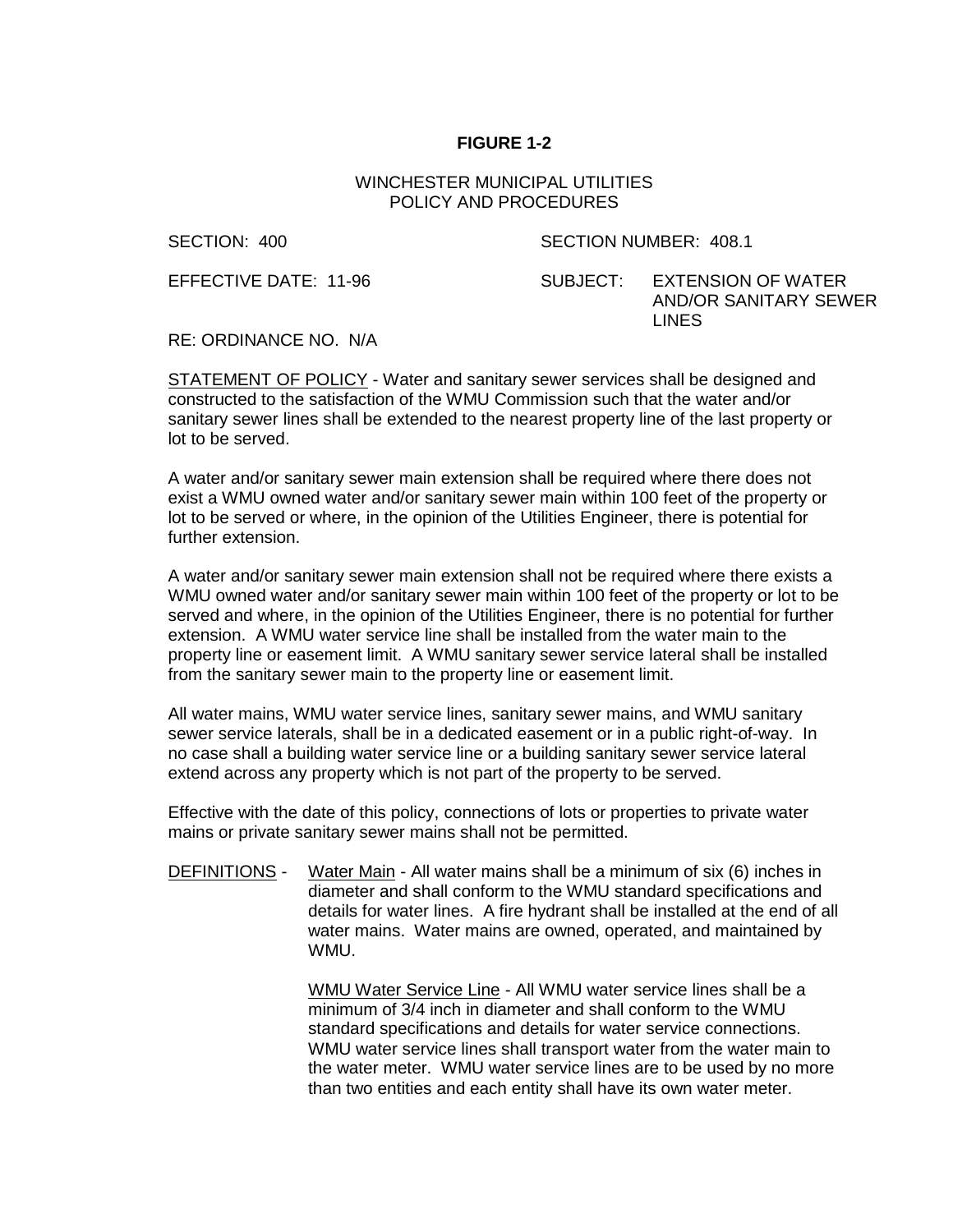Service lines serving two entities shall be 1 inch in diameter. The length of a WMU water service line shall not exceed 100 feet. A water meter setting shall be installed at the end of all WMU water service lines. WMU water service lines and water meter settings are owned, operated, and maintained by WMU. The water meter is the limit of WMU's responsibility.

Building Water Service Line - All building water service lines shall be a minimum of 3/4 inch in diameter and shall conform to the Kentucky State Plumbing Code. Building water service lines shall transport water from the water meter to the building served. Building water service lines are to be used by one entity only. Building water service lines are owned operated, and maintained by the property owner.

Private Water Main - A water main serving one or more buildings; and for which there is no record of dedication to WMU; and/or for which there is no recorded or platted easement in favor of WMU; and/or which is not maintained by WMU; and/or which crosses a separate tract of land other than the one being served; and/or which exceeds 100 feet in length on the tract of land which is not being served; and which is at some point connected to a waterline which is owned and maintained by WMU.

Sanitary Sewer Main - All sanitary sewer mains shall be a minimum of eight (8) inches in diameter and shall conform to the WMU standard specifications and details for sanitary sewers. A manhole shall be installed at the end of all sanitary sewer mains. Sanitary sewer mains are owned, operated, and maintained by WMU.

WMU Sanitary Sewer Service Lateral - All WMU sanitary sewer service laterals shall be a minimum of six (6) inches in diameter and shall conform to the WMU standard specifications and details for sanitary sewer service laterals. WMU sanitary sewer service laterals shall transport sewage from the property line or easement limit to the sanitary sewer main. WMU sanitary sewer service laterals shall be used by one entity only. The length of a WMU sanitary sewer service lateral shall not exceed 100 feet. A clean-out shall be installed at the end of all WMU sanitary sewer service laterals. WMU sanitary sewer service laterals are owned, operated, and maintained by WMU. The clean-out is the limit of WMU's responsibility.

Building Sanitary Sewer Service Lateral - All building sanitary sewer service laterals shall be a minimum of four (4) inches in diameter and shall conform to the Kentucky State Plumbing Code. Building sanitary sewer service laterals shall transport sewage from the building served to the WMU sanitary sewer service lateral. Building sanitary sewer service laterals are to be used by one entity only, except as established in Section 14-141 of the Code of Ordinances of the City of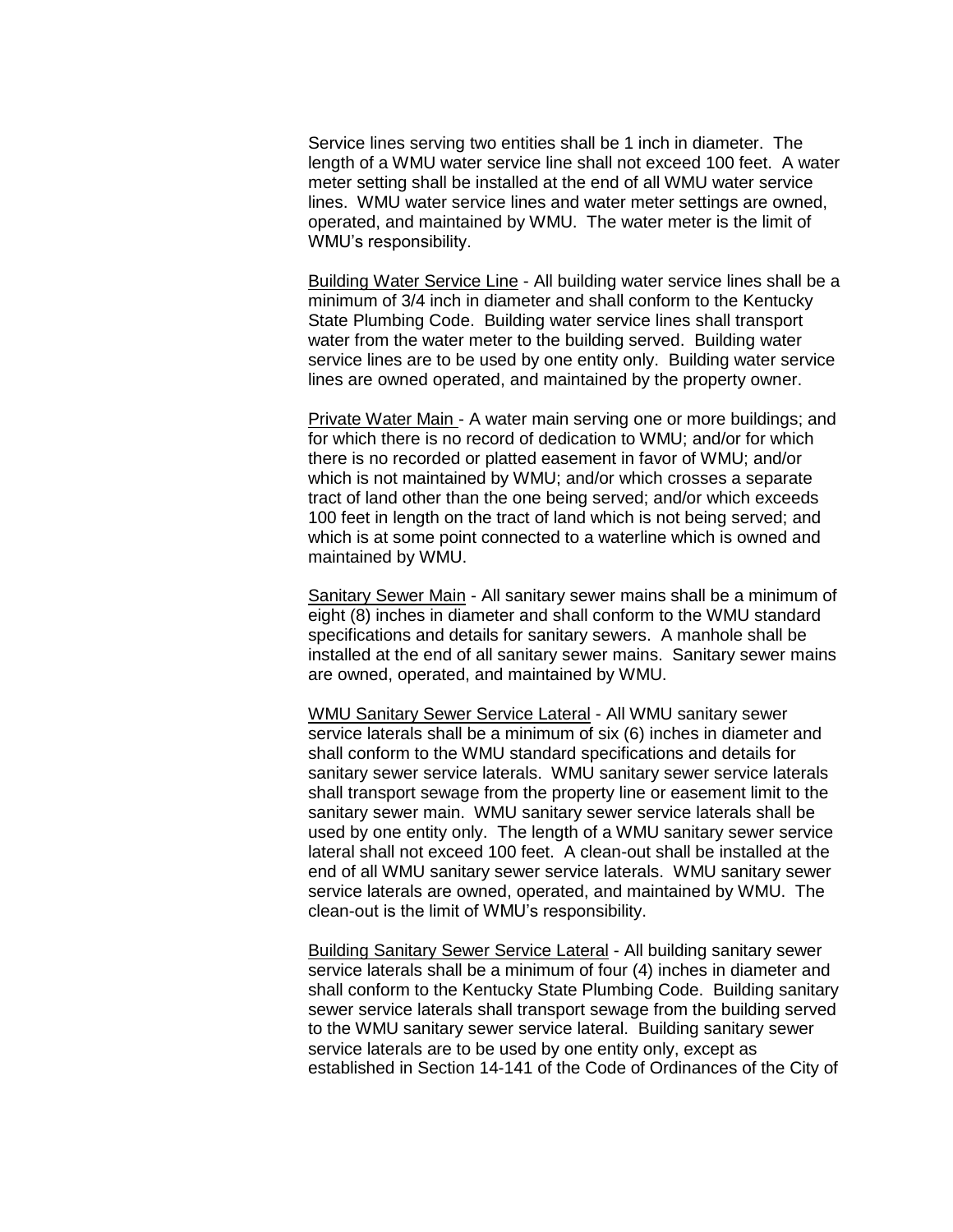Winchester. Building sanitary sewer service laterals are owned, operated, and maintained by the property owner.

Private Sanitary Sewer Main - A sanitary sewer main serving one or more buildings; and for which there is no record of dedication to WMU; and/or for which there is no recorded or platted easement in favor of WMU; and/or which is not maintained by WMU; and/or which crosses a separate tract of land other than the one being served; and/or which exceeds 100 feet in length on the tract of land which is not being served; and which is at some point connected to a sanitary sewer which is owned by WMU; except as defined by City of Winchester Code of Ordinance 14-141.

STATEMENT OF PROCEDURE - Developers, builders, or property owners desiring WMU water or sanitary sewer service for a property or lot that currently does not have a WMU owned water and/or sanitary sewer main within 100 feet of the property or lot to be served shall submit to WMU a plan or schematic of the proposed connections. WMU shall review said plan or schematic to ensure its compliance with this policy.

If an extension of water and/or sanitary sewer service is required, plans and specifications shall be submitted in accordance with Policy No. 401.1. Connection to the sanitary sewer system by force main sewer shall constitute an extension. System development charges (SDCs) and all applicable tap fees shall apply on all water and sanitary sewer extensions.

If an extension of water and/or sanitary sewer service is not required, water and sanitary sewer tap fees shall be paid in accordance with Policy Nos. 104.1, 201.1, and 202.1.

> Chairman - WMU Commission  *WMU Commission Approved January 16, 1997*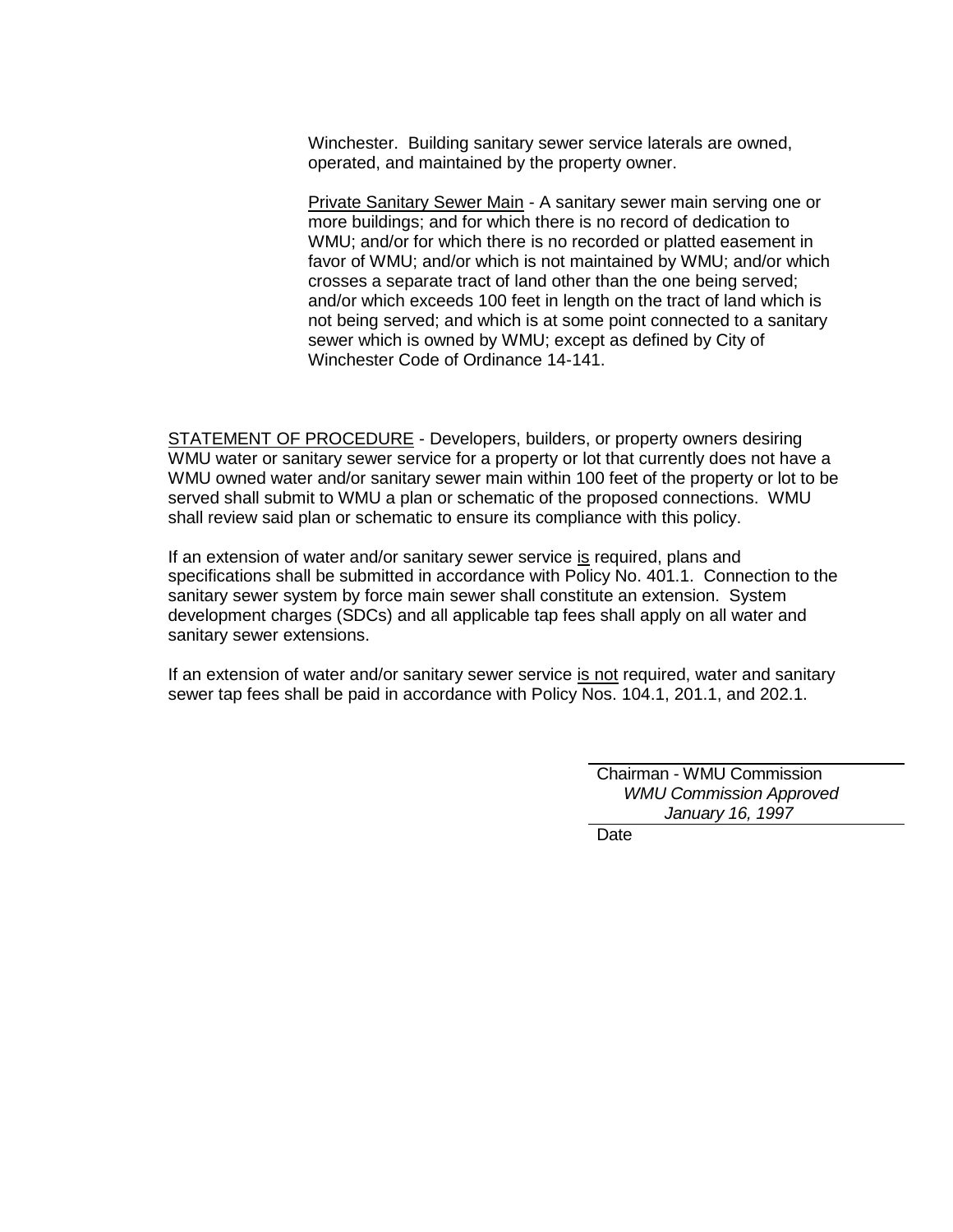### **DEVELOPER'S LETTER OF DEDICATION** (On Developer's Letterhead)

Date  $\frac{\pi}{2}$ 

Winchester Municipal Utilities Board of Commissioners 150 N. Main Street P. O. Box 4177 Winchester, KY 40392-4177

Dear Commissioners:

*(Developer's Business Name, or Individual, if applicable)* hereby offer(s) for dedication the *(water), (fire protection),* and/or *(sanitary sewer)* line extension(s) for *(Name of Development or Extension)* to Winchester Municipal Utilities.

We request that Winchester Municipal Utilities accept the aforementioned line(s) for perpetual ownership, maintenance, and operation. The one-year warranty period on the line extension(s) will begin on the date of acceptance by the WMU Board of Commissioners.

Very truly yours,

Developer/Owner*(Authorized Signature)*

Description of Project:

*(Describe details of project, i.e., length and size of water mains; number of fire hydrants; length, material, and size of sewer lines; number of manholes; capacity of lift stations; etc. Use additional sheets as necessary)* 

\_\_\_\_\_\_\_\_\_\_\_\_\_\_\_\_\_\_\_\_\_\_\_\_\_\_\_\_\_\_\_\_\_\_\_\_\_\_\_\_\_\_\_\_\_\_\_\_\_\_\_\_\_\_\_\_\_\_\_\_\_\_\_\_\_\_ \_\_\_\_\_\_\_\_\_\_\_\_\_\_\_\_\_\_\_\_\_\_\_\_\_\_\_\_\_\_\_\_\_\_\_\_\_\_\_\_\_\_\_\_\_\_\_\_\_\_\_\_\_\_\_\_\_\_\_\_\_\_\_\_\_\_ \_\_\_\_\_\_\_\_\_\_\_\_\_\_\_\_\_\_\_\_\_\_\_\_\_\_\_\_\_\_\_\_\_\_\_\_\_\_\_\_\_\_\_\_\_\_\_\_\_\_\_\_\_\_\_\_\_\_\_\_\_\_\_\_\_\_  $\_$  , and the set of the set of the set of the set of the set of the set of the set of the set of the set of the set of the set of the set of the set of the set of the set of the set of the set of the set of the set of th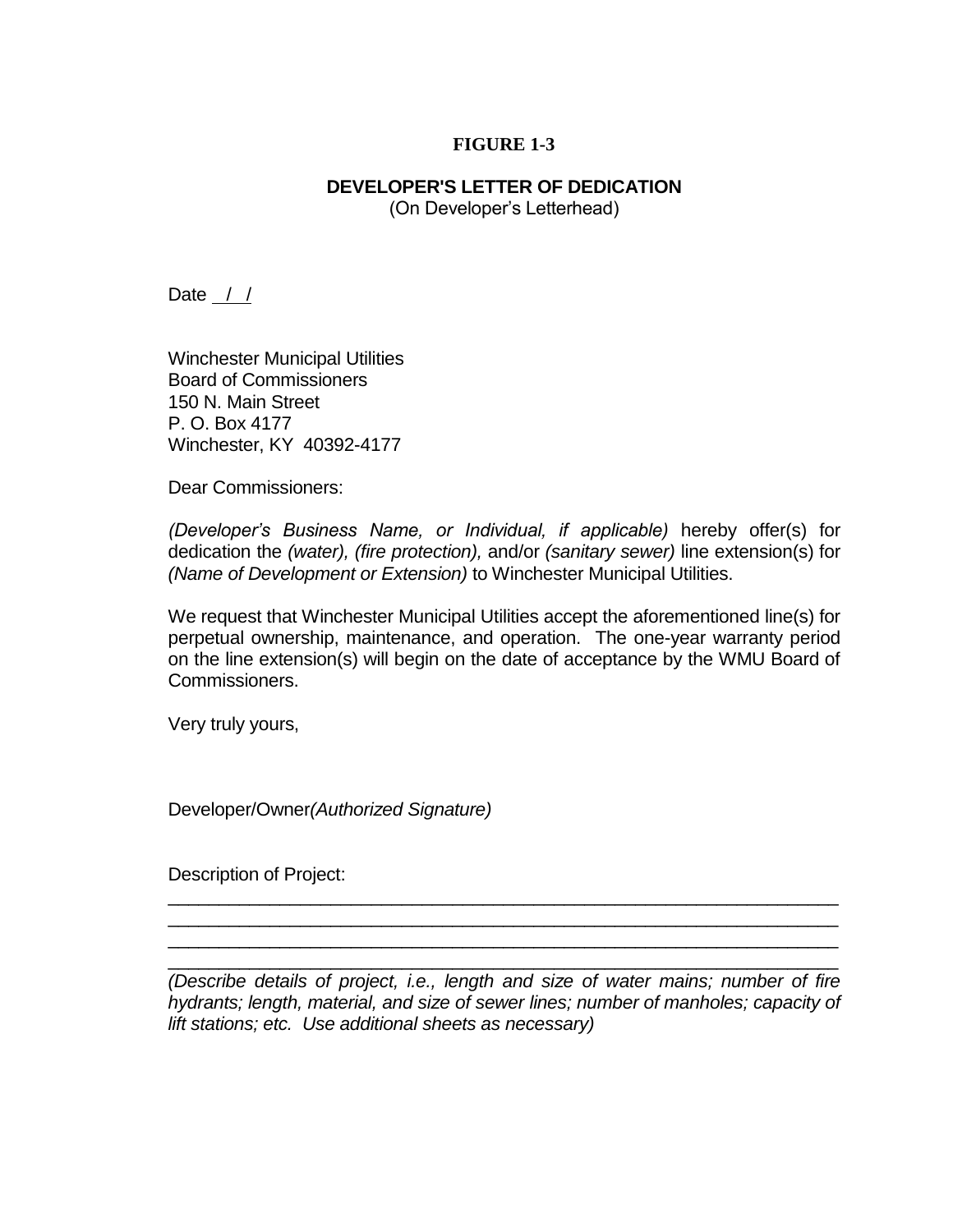# **ENGINEER'S CERTIFICATION FORM FOR WMU'S WATER & SANITARY SEWER EXTENSIONS**

(On Engineer's Letterhead)

\_\_\_\_\_\_\_\_\_\_\_\_\_\_\_\_\_\_\_\_\_\_\_\_\_\_\_\_\_\_\_\_\_\_\_\_\_\_\_\_\_\_\_\_\_\_\_\_\_\_\_\_\_\_\_\_\_\_\_\_\_\_\_\_\_\_

\_\_\_\_\_\_\_\_\_\_\_\_\_\_\_\_\_\_\_\_\_\_\_\_\_\_\_\_\_\_\_\_\_\_\_\_\_\_\_\_\_\_\_\_\_\_\_\_\_\_\_\_\_\_\_\_\_\_\_\_\_\_\_\_\_\_ \_\_\_\_\_\_\_\_\_\_\_\_\_\_\_\_\_\_\_\_\_\_\_\_\_\_\_\_\_\_\_\_\_\_\_\_\_\_\_\_\_\_\_\_\_\_\_\_\_\_\_\_\_\_\_\_\_\_\_\_\_\_\_\_\_\_  $\_$  , and the set of the set of the set of the set of the set of the set of the set of the set of the set of the set of the set of the set of the set of the set of the set of the set of the set of the set of the set of th

 $\overline{\phantom{a}}$  , and the contribution of the contribution of the contribution of the contribution of the contribution of the contribution of the contribution of the contribution of the contribution of the contribution of the

Date: / /

Name of Development or Extension and location: \_\_\_\_\_\_\_\_\_\_\_\_\_\_\_\_\_\_\_\_\_\_\_\_\_\_\_\_\_\_\_\_\_

Name and Address of developer: \_\_\_\_\_\_\_\_\_\_\_\_\_\_\_\_\_\_\_\_\_\_\_\_\_\_\_\_\_\_\_\_\_\_\_\_\_\_

This is to certify that *(I have) (this firm has)* observed the construction of this project to the extent sufficient to state that *(I) (we)* believe the referenced extension was constructed in accordance with Winchester Municipal Utilities approved plans, specifications, policy, and written instruction.

> \_\_\_\_\_\_\_\_\_\_\_\_\_\_\_\_\_\_\_\_\_\_\_\_\_\_\_\_\_\_\_\_\_\_\_\_\_\_ Name of Engineer

> \_\_\_\_\_\_\_\_\_\_\_\_\_\_\_\_\_\_\_\_\_\_\_\_\_\_\_\_\_\_\_\_\_\_\_\_\_\_ Firm Name

> \_\_\_\_\_\_\_\_\_\_\_\_\_\_\_\_\_\_\_\_\_\_\_\_\_\_\_\_\_\_\_\_\_\_\_\_\_\_ Address

SEAL-----> (Transferable Ink)

Attest:\_\_\_\_\_\_\_\_\_\_\_\_\_\_\_\_\_\_\_\_\_\_

\_\_\_\_\_\_\_\_\_\_\_\_\_\_\_\_\_\_\_\_\_\_\_\_\_\_\_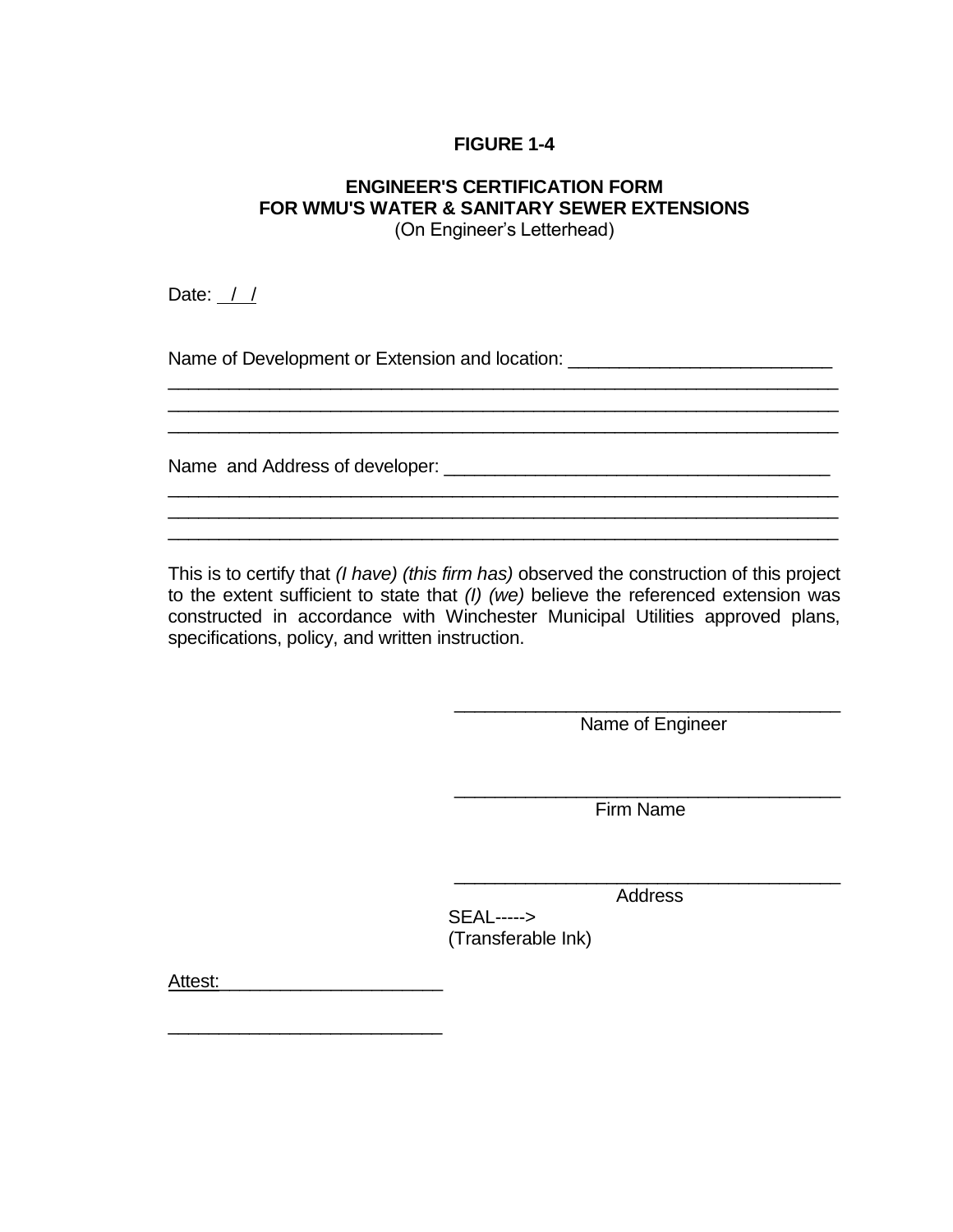## **CONTRACTOR'S CERTIFICATION FORM FOR WMU WATER & SANITARY SEWER EXTENSIONS**

\_\_\_\_\_\_\_\_\_\_\_\_\_\_\_\_\_\_\_\_\_\_\_\_\_\_\_\_\_\_\_\_\_\_\_\_\_\_\_\_\_\_\_\_\_\_\_\_\_\_\_\_\_\_\_\_\_\_\_\_\_\_\_\_\_\_

 $\_$  , and the set of the set of the set of the set of the set of the set of the set of the set of the set of the set of the set of the set of the set of the set of the set of the set of the set of the set of the set of th

Date: / /

Name of Development or Extension and location: \_\_\_\_\_\_\_\_\_\_\_\_\_\_\_\_\_\_\_\_\_\_\_\_\_\_\_\_\_\_\_\_\_

Name and Address of contractor: \_\_\_\_\_\_\_\_\_\_\_\_\_\_\_\_\_\_\_\_\_\_\_\_\_\_\_\_\_\_\_\_\_\_\_\_\_\_

This is to certify that the referenced extension was constructed in accordance with Winchester Municipal Utilities approved plans, specifications, policy, and written instructions.

 $\_$  , and the set of the set of the set of the set of the set of the set of the set of the set of the set of the set of the set of the set of the set of the set of the set of the set of the set of the set of the set of th

\_\_\_\_\_\_\_\_\_\_\_\_\_\_\_\_\_\_\_\_\_\_\_\_\_\_\_\_\_\_\_\_\_\_\_\_\_ Authorized Company Representative

\_\_\_\_\_\_\_\_\_\_\_\_\_\_\_\_\_\_\_\_\_\_\_\_\_\_\_\_\_\_\_\_\_\_\_\_\_

\_\_\_\_\_\_\_\_\_\_\_\_\_\_\_\_\_\_\_\_\_\_\_\_\_\_\_\_\_\_\_\_\_\_\_\_\_\_\_\_\_\_\_\_\_\_\_\_\_\_\_\_\_\_\_\_\_\_\_\_\_\_\_\_\_\_

**Title** 

Attest:\_\_\_\_\_\_\_\_\_\_\_\_\_\_\_\_\_\_\_\_\_\_

\_\_\_\_\_\_\_\_\_\_\_\_\_\_\_\_\_\_\_\_\_\_\_\_\_\_\_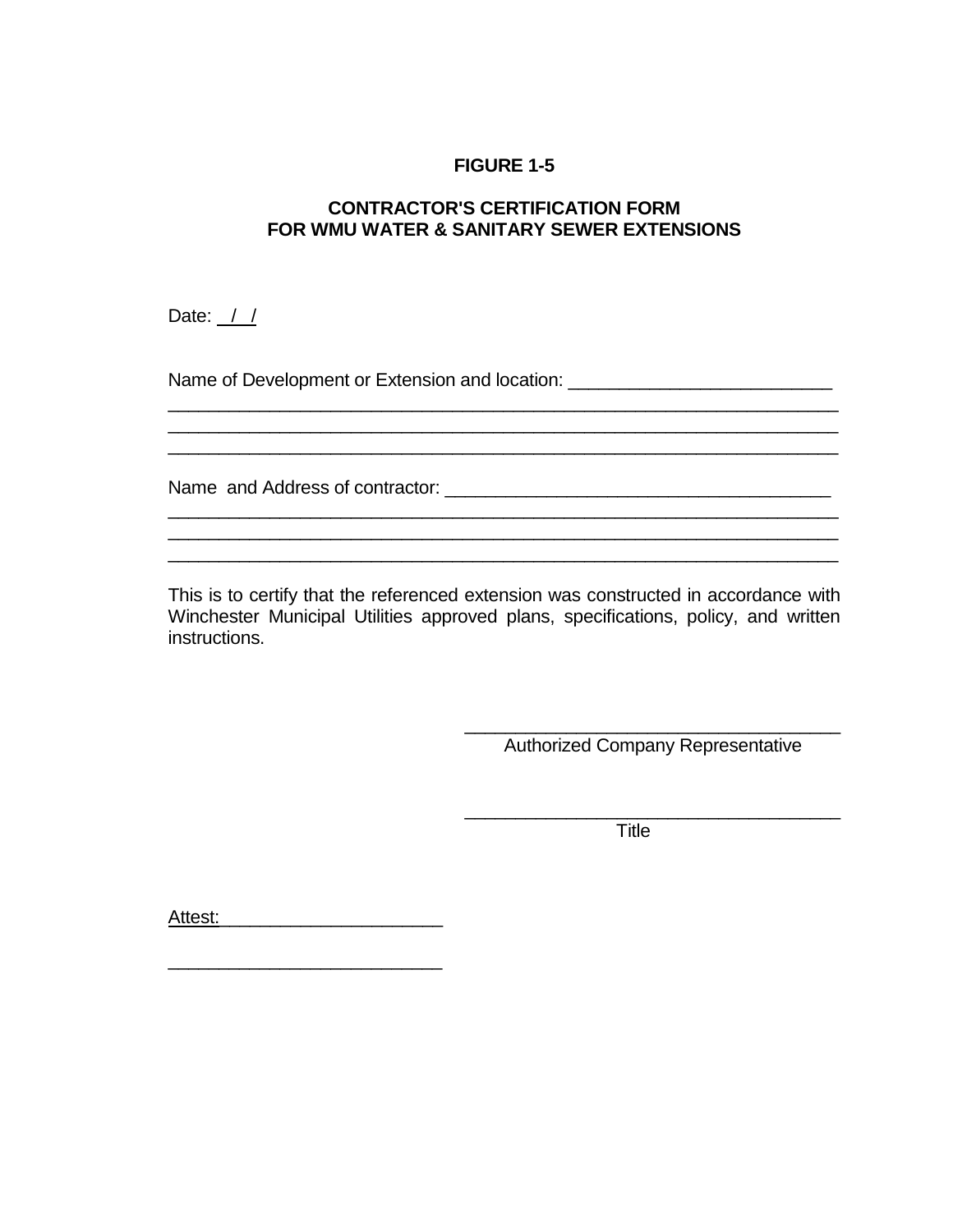### **FIGURE 1-6 (Example Only)**

THIS DEED OF EASEMENT, made and entered into this \_\_\_\_\_\_ day of  $\frac{1}{20}$ , 20 , by and between

as party of the first part (whether one or more), and the CITY OF WINCHESTER, KENTUCKY, with principal offices located on Wall Street, Winchester, Kentucky, as party of the second part;

WITNESSETH: That for a valuable consideration, the receipt of which is hereby acknowledged, the party of the first part has sold and conveyed and does by these presents now and hereby sell and convey unto the party of the second part, its successors and assigns, a/an (temporary and) permanent Easement(s) and Right(s)-of-Way for utility purposes, to lay, construct, install, maintain, inspect, operate, connect with, alter, repair, remove, change the size of, replace and rebuild utility pipelines, together with appurtenances thereto, across, through, over, under and upon the hereinafter described real estate and right(s)-of-way, together with the right to remove any and all trees or obstacles upon the said Easement(s) which might interfere with the construction, operation, maintenance, and repair of said pipelines.

The description of the land(s) upon which this/these Easement(s) is/are granted is located in or near the City of Winchester, and in Clark County, Kentucky, and is more particularly described as follows: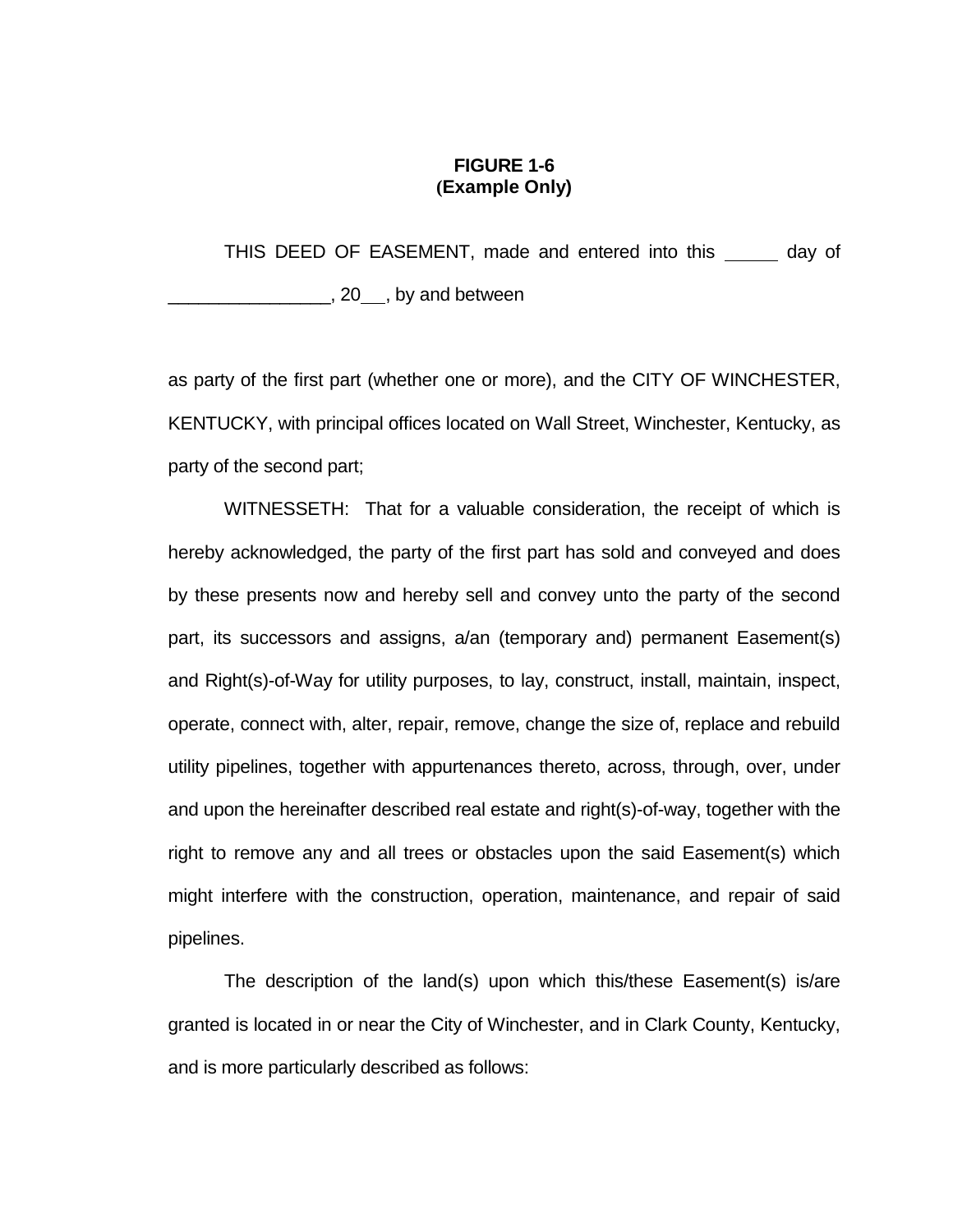## (description)

The permanent Easement(s) through the above-described property Is/are described as follows:

## (description)

The temporary Easement through the above-described property,

which shall terminate upon completion of initial construction,

is described as follows:

## (description)

TO HAVE AND TO HOLD the Easement(s) and Right(s)-of-Way above described unto the party of the second part, its successors and assigns, together with the open right of ingress and egress to and from the same for the purpose herein granted, forever.

## IT IS UNDERSTOOD AND AGREED:

1. That the party of the second part, its successors and assigns, shall hold and save harmless the party of the first part, their successors and assigns, from any and all claims and demands arising from, through, or by reason of the construction, maintenance, operation or repair of said pipelines.

2. That the party of the second part shall bury all pipes laid under said Easement(s) and Right(s)-of-Way to a sufficient depth so as not to interfere with the cultivation of the soil, with the understanding, however, that certain appurtenances which may extend to or above he surface of the ground may be placed upon said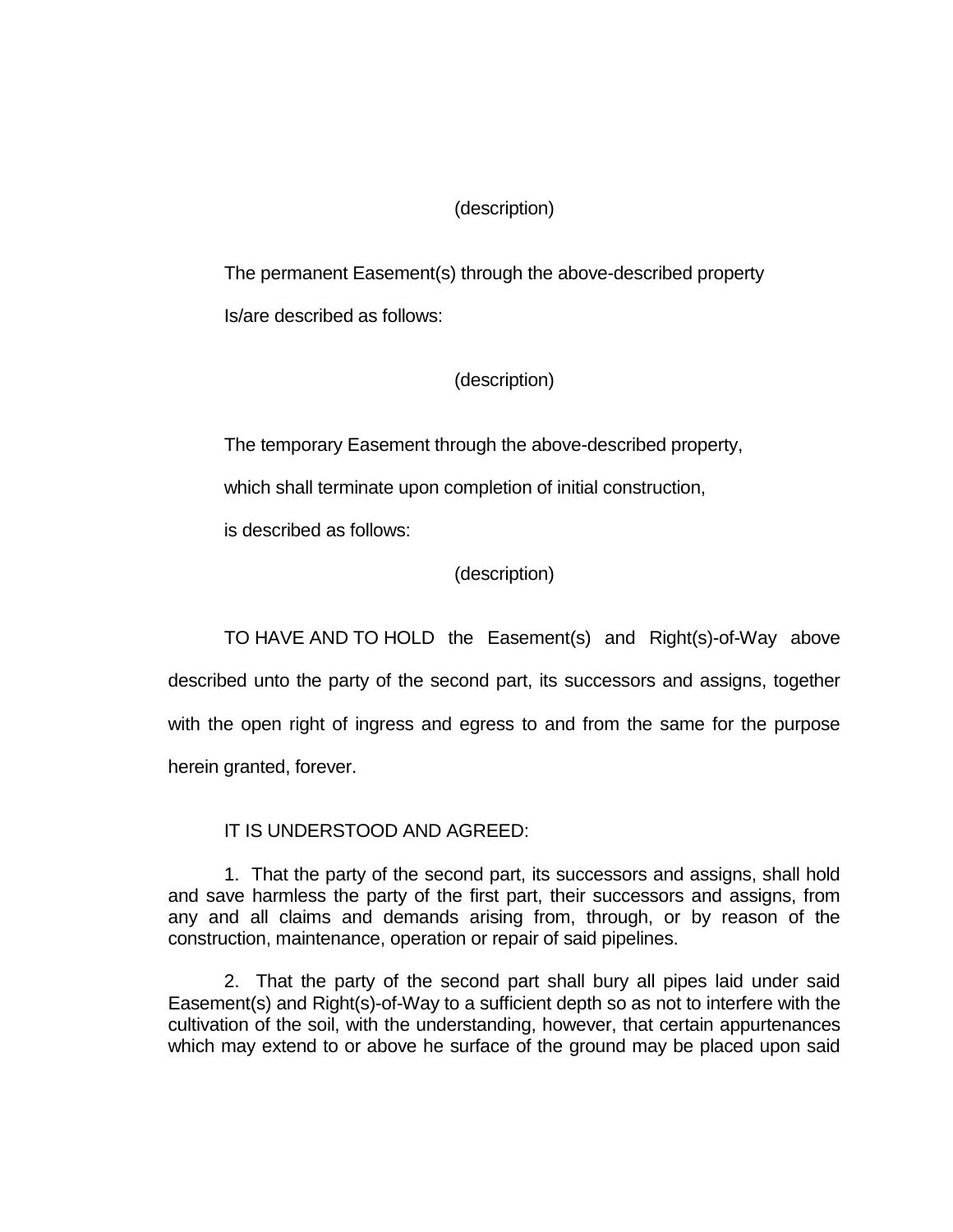Easement(s), but shall be so located as to give minimum interference with the normal use of the surface of the land, insofar as is reasonably possible.

3. That the party of the second part shall take reasonable measures to compact backfill to prevent subsidence of the land under which said pipelines are laid.

4. That the party of the second part, whenever it becomes necessary for it, its agent or contractor, to cross a fence, shall at all times maintain a proper enclosure and said fence shall be restored as promptly as possible to as good condition as it was prior to the crossing.

5. That the party of the second part, its agent or contractor, shall at the conclusion of any work done as herein provided, cause to be removed from first party's property all surplus of dirt, debris and other material placed thereon by the party of the second part, its agent or contractor, and restore the property to its condition immediately prior to the undertaking of such work, insofar as reasonably possible.

6. That the party of the second part shall not have the right to fence the whole or any part of the Easement.

7. That the party of the first part shall always have the right to make use of the property covered by this/these Easement(s) which shall not unreasonably interfere with the rights of the party of the second part, and shall have the right to place along, across and over said Easement any roads, streets, fences, sidewalks and any and all utilities as they may desire, but the party of the first part shall not construct or build any structure, house or obstruction on or over said Easement that will interfere with the construction, maintenance, operation or repair of said pipelines nor shall first party increase or decrease the overburden over any portion of the permanent easement(s) without the written consent of second party.

IN WITNESS WHEREOF, the party of the first part has executed this

conveyance, to take effect the day and year first above written.

(Signatures of Party or Parties of the First Part)

STATE OF KENTUCKY COUNTY OF CLARK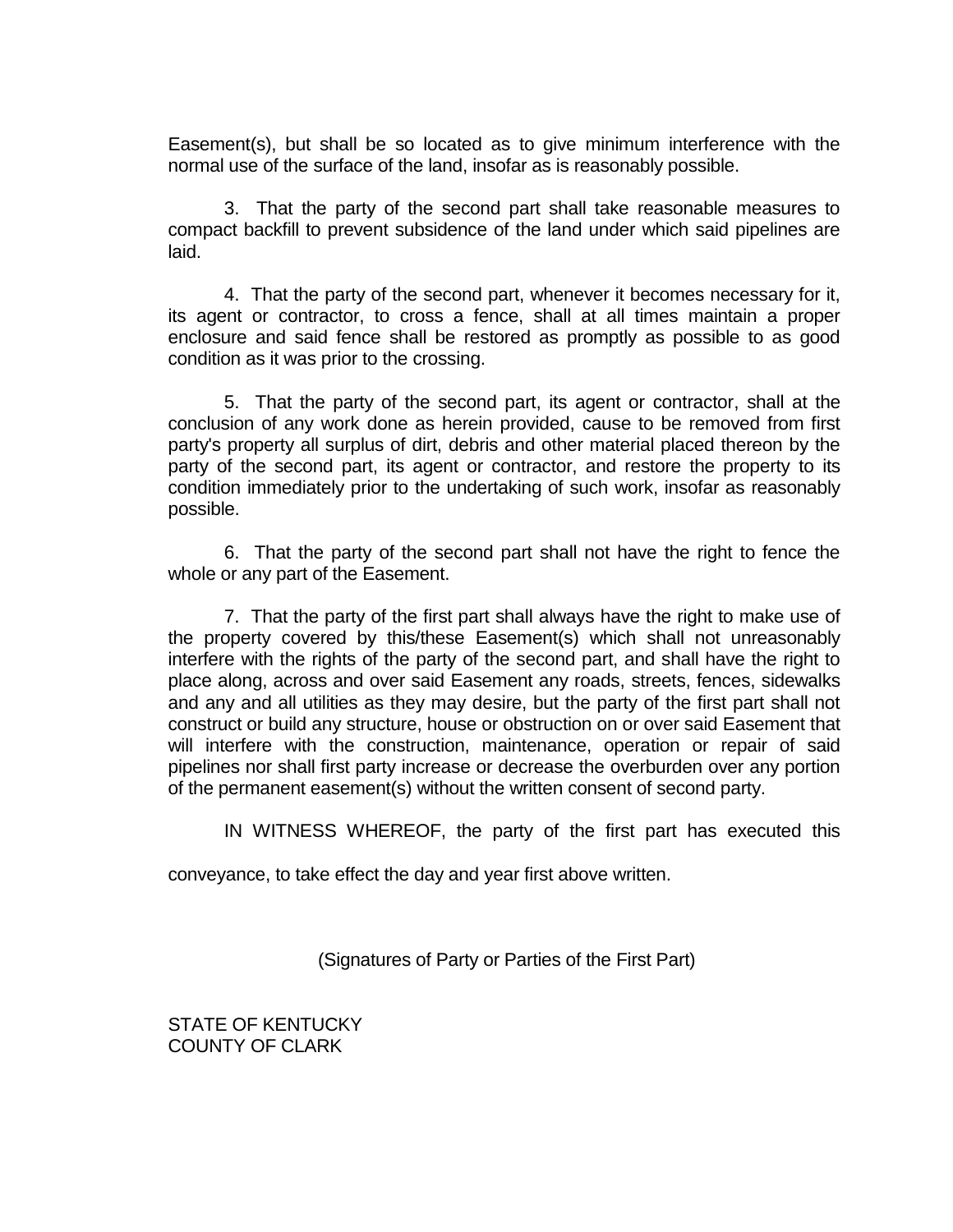The foregoing instrument was acknowledged before me this \_\_\_\_\_\_\_ day of \_\_\_\_\_\_\_\_\_\_\_, 20\_\_, by

My Commission expires:\_\_\_\_\_\_\_\_\_\_\_\_\_\_\_\_\_\_\_\_\_ Notary Public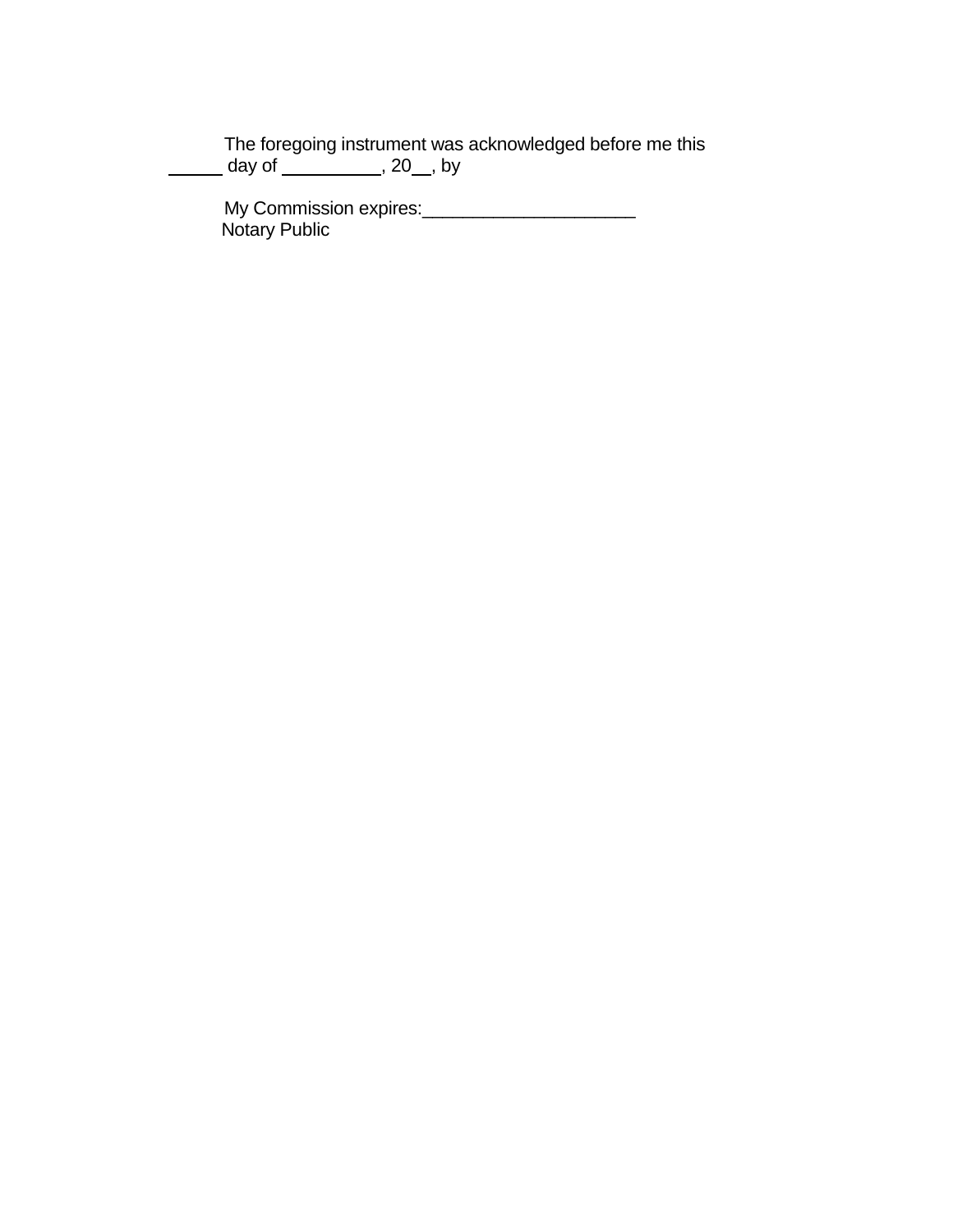## Project Final Cost Progress Enterprise (Unit 1) Water & Sanitary Sewer (Example Only)

|                                   | <b>ESTIMATED</b><br><b>QUANTITY</b> | <b>UNIT</b><br><b>PRICE</b> | <b>TOTAL</b> |
|-----------------------------------|-------------------------------------|-----------------------------|--------------|
| 8" Ductile Iron Water Line        | 500 LF                              | 11.50                       | 5,750.00     |
| 8" Cast Iron Gate Valve           | 1 ea.                               | 475.00                      | 475.00       |
| 6" Ductile Iron Water Line        | 30 LF                               | 9.50                        | 285.00       |
| 6" Cast Iron Gate Valve           | $1$ ea.                             | 375.00                      | 375.00       |
| 5 1/4" Valve Opn. F.H. w/6" valve | $1$ ea.                             | 1,000.00                    | 1,000.00     |
| 2" PVC 160 psi sleeve             | 116 LF                              | 3.00                        | 348.00       |
| 8" PVC Sanitary Sewer             | 600 LF                              | 11.50                       | 6,900.00     |
| <b>Concrete Manhole</b>           | 2 ea.                               | 800.00                      | 1,600.00     |
| 6" PVC Sanitary Sewer             | 372.5 LF                            | 12.50                       | 4,656.25     |

| <b>TOTAL</b> | 21,389.25 |
|--------------|-----------|
| <b>COST</b>  |           |

| <i>WATER</i>                                                                                    | INDIVIDUAL TOTAL COST<br><b>SEWER</b>                          |
|-------------------------------------------------------------------------------------------------|----------------------------------------------------------------|
| \$5,750.00<br>\$475.00<br>\$285.00<br>\$375.00<br>\$1,000.00<br>\$348.00<br>TOTAL<br>\$8,233.00 | \$6,900.00<br>\$1,600.00<br>\$4,656.25<br>TOTAL<br>\$13,156.25 |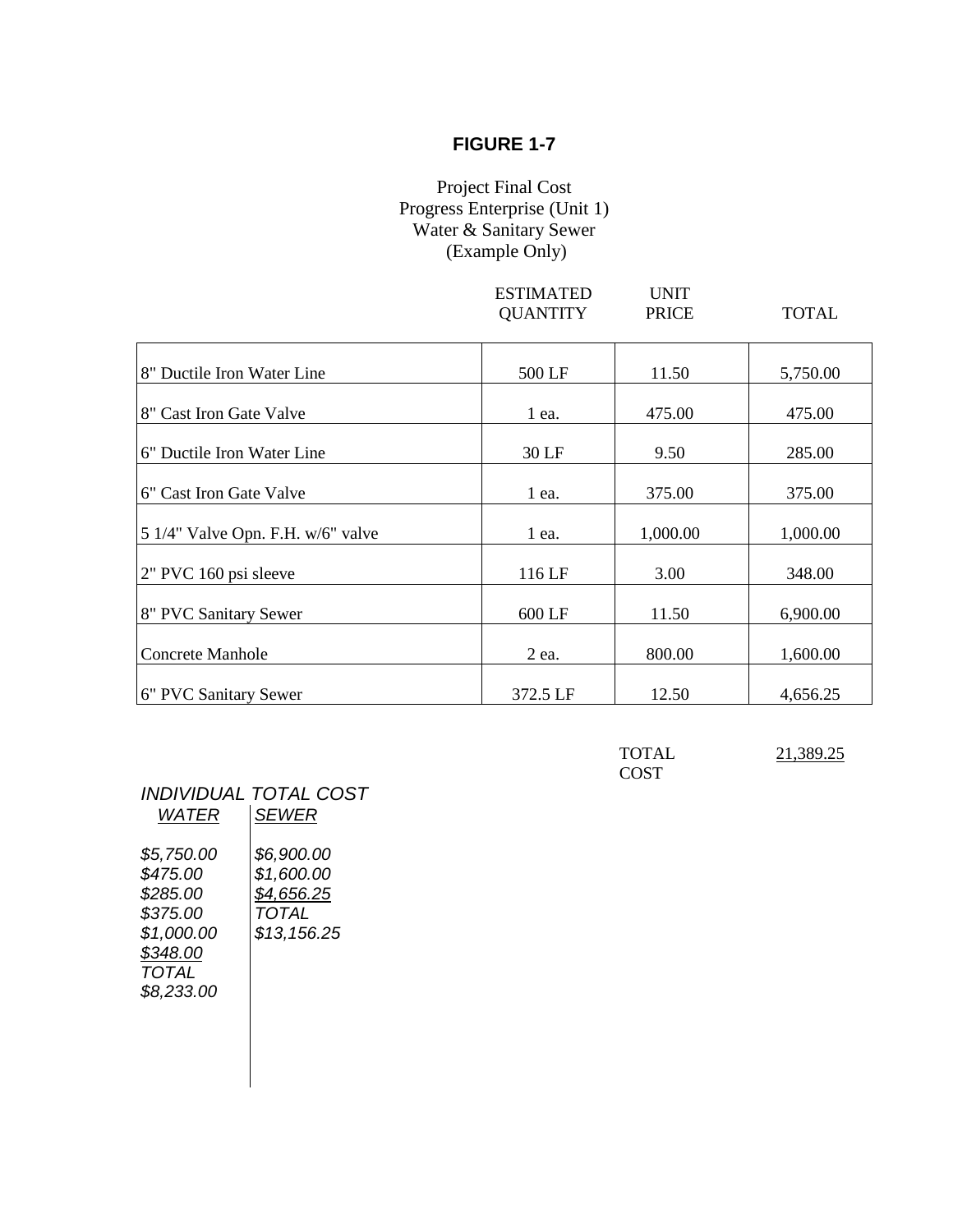#### WINCHESTER MUNICIPAL UTILITIES POLICY AND PROCEDURES

#### SECTION: 400 SECTION NUMBER: 403.3

EFFECTIVE DATE: 06-20 SUBJECT: WATER, SANITARY SEWER, AND FIRE LINE EXTENSION OBSERVATION FEES

RE: ORDINANCE NO. N/A

STATEMENT OF POLICY - Water**,** sanitary sewer, and fire line extension observation fees shall be charged to recover WMU's expenses for this service.

STATEMENT OF PROCEDURE - During construction, the WMU Commission shall require such observations as it deems necessary to ensure proper installation and testing. WMU shall be provided a minimum 24-hour notice in advance of any construction or testing activity. The cost of such observations shall be at WMU's actual cost (actual hourly rate plus overhead and mileage expenses) and shall not exceed four percent of the actual construction cost. The developer/owner will be billed by WMU through miscellaneous invoice for these services. The observation fees must be paid, by the developer/owner, prior to final acceptance of the project by the WMU Commission.

Notwithstanding the provisions as stated above the WMU Commission may waive, by an affirmative vote of the full WMU Commission in open session, observation fees for qualifying projects that are publicly owned by federal, state or local governmental agencies.

> Chairman - WMU Commission  *WMU Commission Approve June 6, 2020*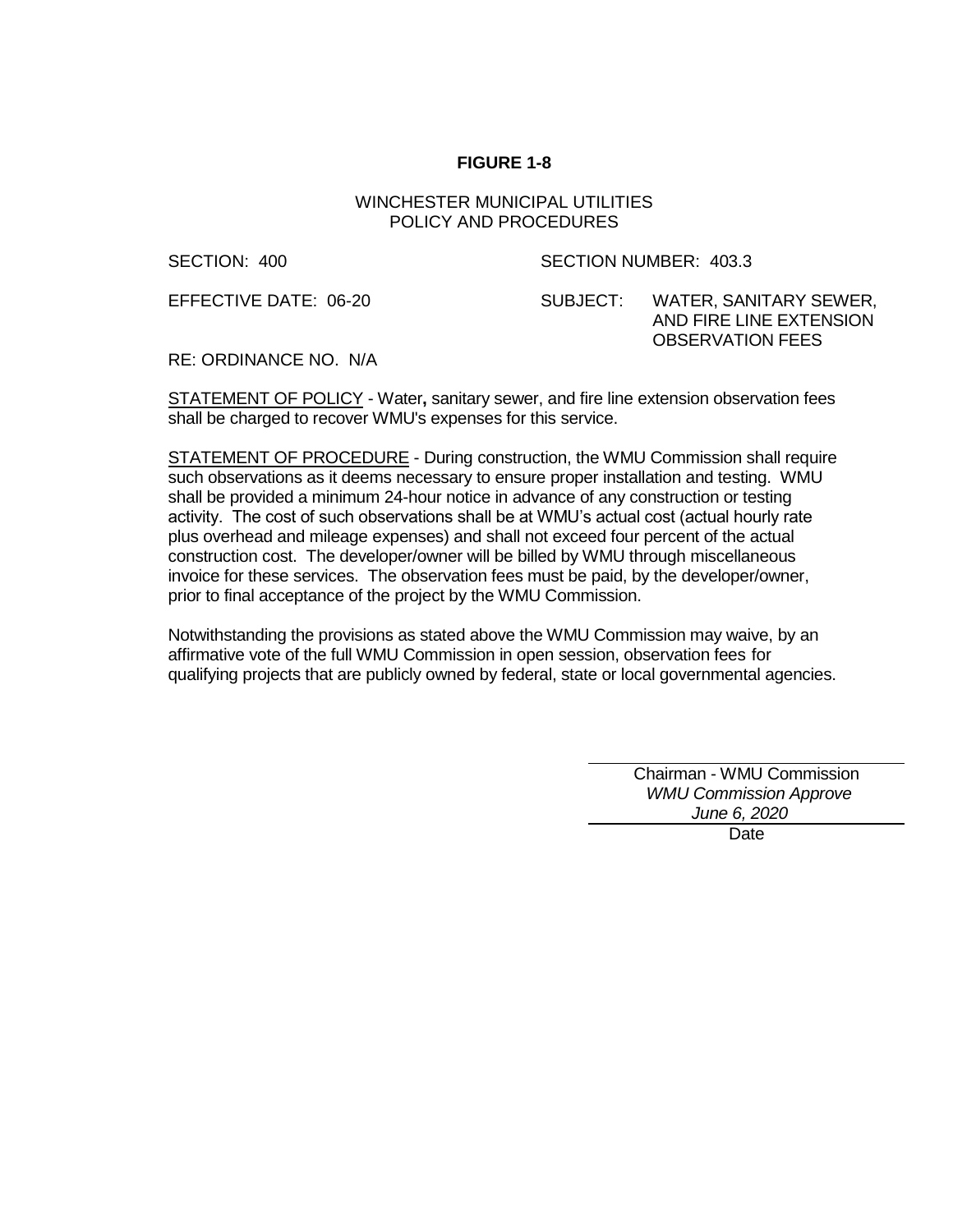#### **Figure 1-9**

#### WINCHESTER MUNICIPAL UTILITIES POLICY AND PROCEDURES

| SECTION: 400          | SECTION NUMBER: 406.3 |                                    |
|-----------------------|-----------------------|------------------------------------|
| EFFECTIVE DATE: 06-20 | SUBJECT:              | WATER SYSTEM DEVELOPMENT<br>CHARGE |

STATEMENT OF POLICY - Water System Development Charges shall be assessed in accordance with Winchester City Ordinance 14-90. Water System Development Charges apply to all water line extensions in the WMU service area, the East Clark County Water District service area, and the Boonesborough Water Association service area. Extensions of the water system shall be in accordance with Policy 408.1. Water System Development Charges are assessed on meter size based on the following schedule:

| Meter Size<br>(inches) | <b>Manufacturers</b><br><b>Maximum Flow</b><br>(GPM) | $5/8$ -inch<br><b>Equivalent Meter</b><br>Factor | Equals<br>Cost-of-service<br><b>SDC</b> |
|------------------------|------------------------------------------------------|--------------------------------------------------|-----------------------------------------|
| 5/8                    | 20                                                   | 1.00                                             | \$1,000.00                              |
| 1                      | 50                                                   | 2.50                                             | \$2,500.00                              |
| $1 - 1/2$              | 100                                                  | 5.00                                             | \$5,000.00                              |
| 2                      | 160                                                  | 8.00                                             | \$8,000.00                              |
| 3                      | 320                                                  | 16.00                                            | \$16,000.00                             |
| 4                      | 500                                                  | 25.00                                            | \$25,000.00                             |
| 6                      | 1,000                                                | 50.00                                            | \$50,000.00                             |
| 8                      | 1,600                                                | 80.00                                            | \$80,000.00                             |
| 10                     | 2.300                                                | 115.00                                           | \$115,000.00                            |

STATEMENT OF PROCEDURE - The Water System Development Charge shall be assessed based on the attached decision diagram. The Water System Development Charge shall be assessed at the time design and construction is approved by the WMU Commission. In accordance with City Ordinance 14-104, the Water System Development Charge shall be collected at the time water connection fees are paid to WMU, or other provider of water.

Notwithstanding the provisions as stated above the WMU Commission may waive, by an affirmative vote of the full WMU Commission in open session, Water System Development Charges for qualifying developments that are publicly owned by federal, state or local governmental agencies.

> Chairman - WMU Commission *WMU Commission Approved June 6, 2020*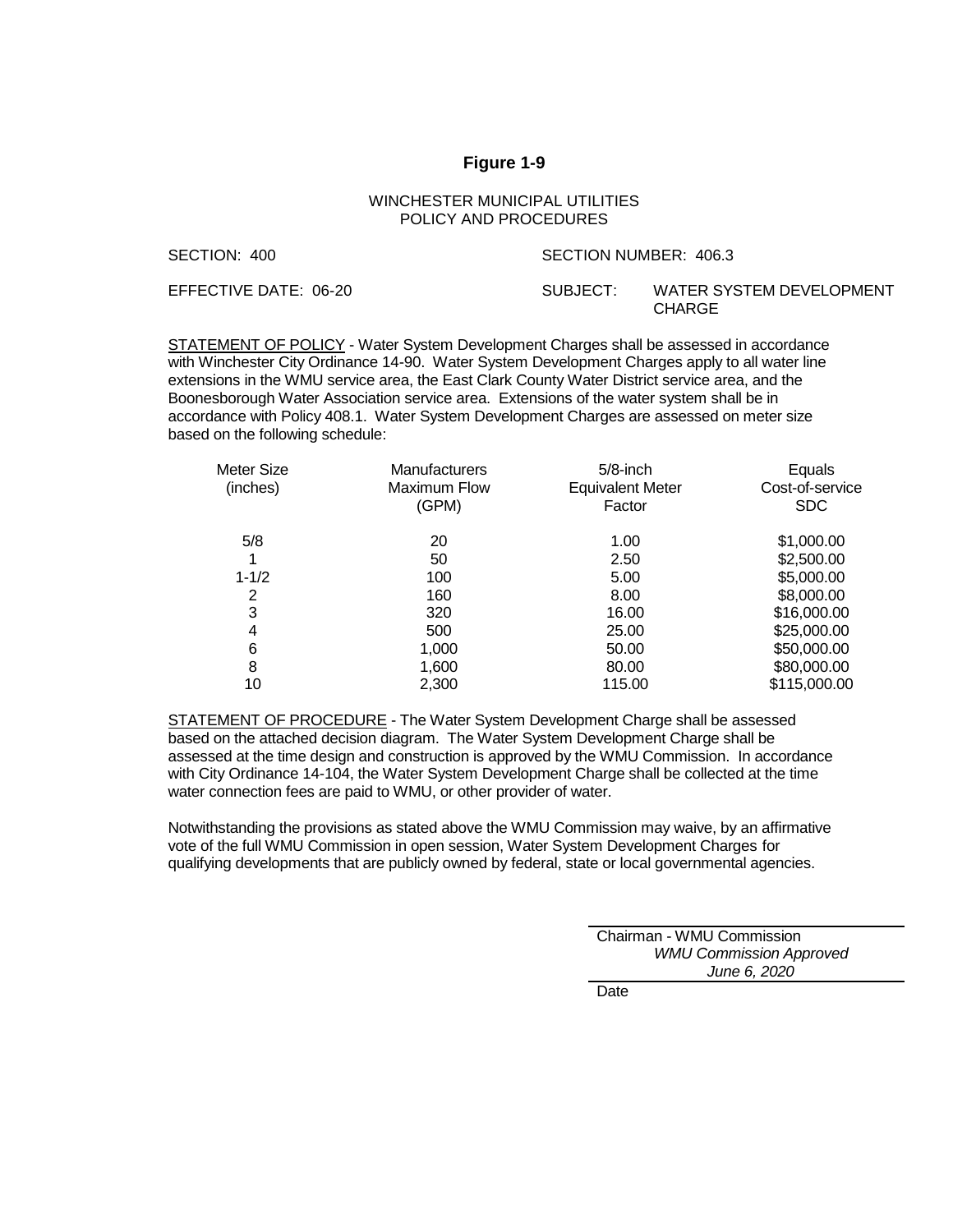#### WINCHESTER MUNICIPAL UTILITIES POLICY AND PROCEDURES

#### SECTION: 400 SECTION NUMBER: 407.3

EFFECTIVE DATE: 06-20 SUBJECT: WASTEWATER SYSTEM

DEVELOPMENT CHARGE

RE: ORDINANCE NO. 14-90 and 14-104

STATEMENT OF POLICY - Wastewater System Development Charges shall be assessed in accordance with Winchester City Ordinance 14-90. Wastewater System Development charges apply to all sanitary sewer line extensions in the WMU service area, the East Clark County Water District service area, and the Boonesboro Water Association service area. Extensions of the wastewater system shall be in accordance with Policy 408.1. Wastewater System Development Charges are assessed on meter size based on the following schedule:

| Meter Size<br>(inches) | <b>Manufacturers</b><br>Maximum Flow<br>(GPM) | $5/8$ -inch<br><b>Equivalent Meter</b><br>Factor | Equals<br>Cost-of-service<br><b>SDC</b> |
|------------------------|-----------------------------------------------|--------------------------------------------------|-----------------------------------------|
| 5/8                    | 20                                            | 1.00                                             | \$1,000.00                              |
| 1                      | 50                                            | 2.50                                             | \$2,500.00                              |
| $1 - 1/2$              | 100                                           | 5.00                                             | \$5,000.00                              |
| 2                      | 160                                           | 8.00                                             | \$8,000.00                              |
| 3                      | 320                                           | 16.00                                            | \$16,000.00                             |
| 4                      | 500                                           | 25.00                                            | \$25,000.00                             |
| 6                      | 1,000                                         | 50.00                                            | \$50,000.00                             |
| 8                      | 1,600                                         | 80.00                                            | \$80,000.00                             |
| 10                     | 2.300                                         | 115.00                                           | \$115,000.00                            |

STATEMENT OF PROCEDURE - The Wastewater System Development Charge shall be assessed based on the attached decision diagram. The Wastewater System Development Charge shall be assessed at the time design and construction is approved by the WMU Commission. In accordance with City Ordinance 14-104, the Wastewater System Development Charge shall be collected at the time wastewater connection fees are paid to WMU, or other provider of wastewater service.

Notwithstanding the provisions as stated above the WMU Commission may waive, by an affirmative vote of the full WMU Commission in open session, Wastewater System Development Charges for qualifying developments that are publicly owned by federal, state or local governmental agencies.

> Chairman - WMU Commission  *WMU Commission Approved June 6, 2020*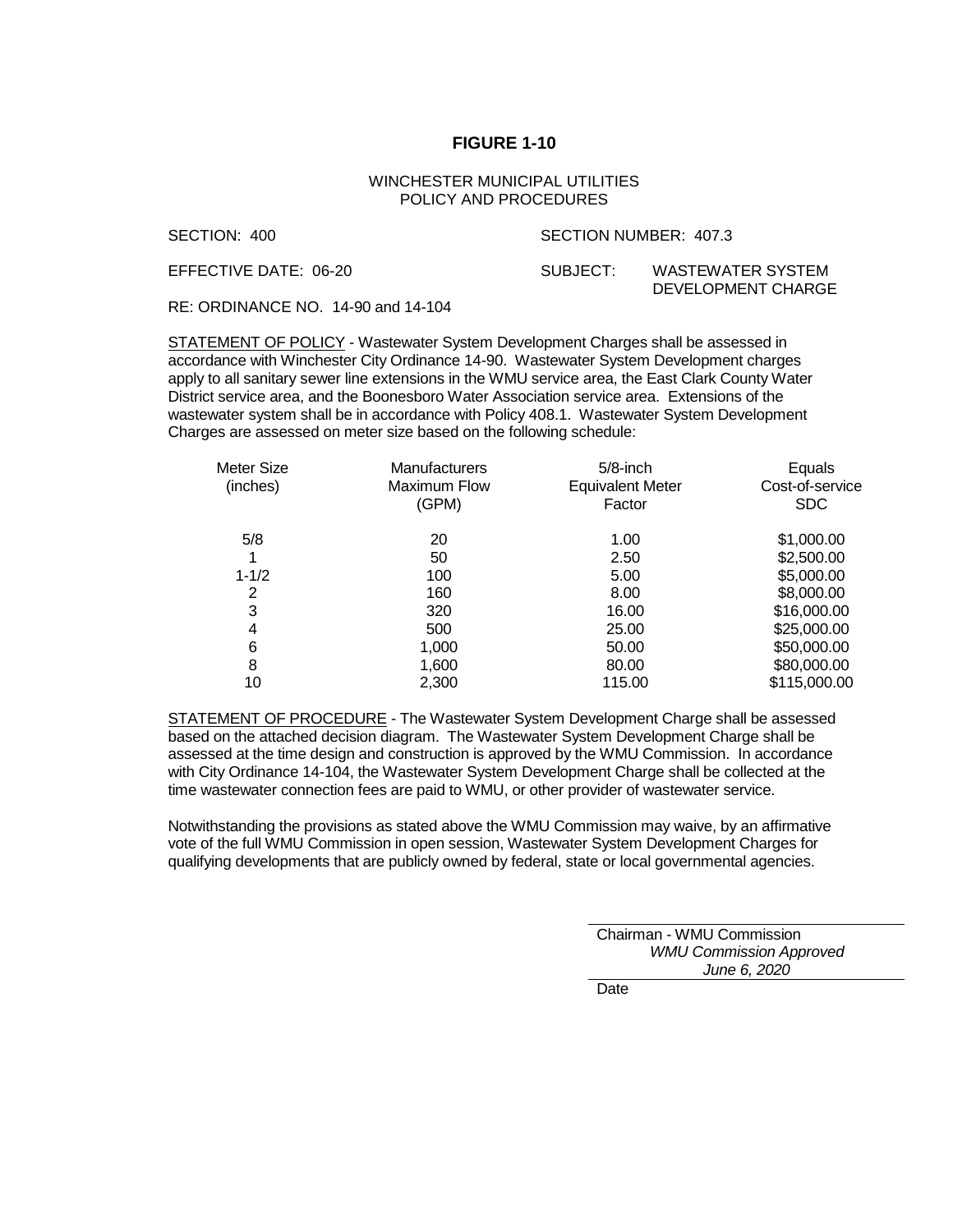## **(Example Correspondence)**



*WINCHESTER P.O. BOX 4177, 150 N. MAIN STREET MUNICIPAL WINCHESTER, KY 40392-4177 UTILITIES PHONE: (859) 744-5434 FAX:(859) 745-4146*

Date:

Developer Address City, State Zip Code

Dear Developer:

### *Subject: Development Name Water and Sanitary Sewer System Improvements Dedication of Facilities*

The WMU Commission, at its regular meeting on August 6, 2020, accepted for ownership and perpetual maintenance, the water and sanitary sewer line extensions for the referenced project.

The one year warranty period for the improvements begins with the dedication date.

Should you have any questions or need additional information, please contact a representative of the Engineering Department at (859) 744-5434.

Respectfully,

WMU Representative Title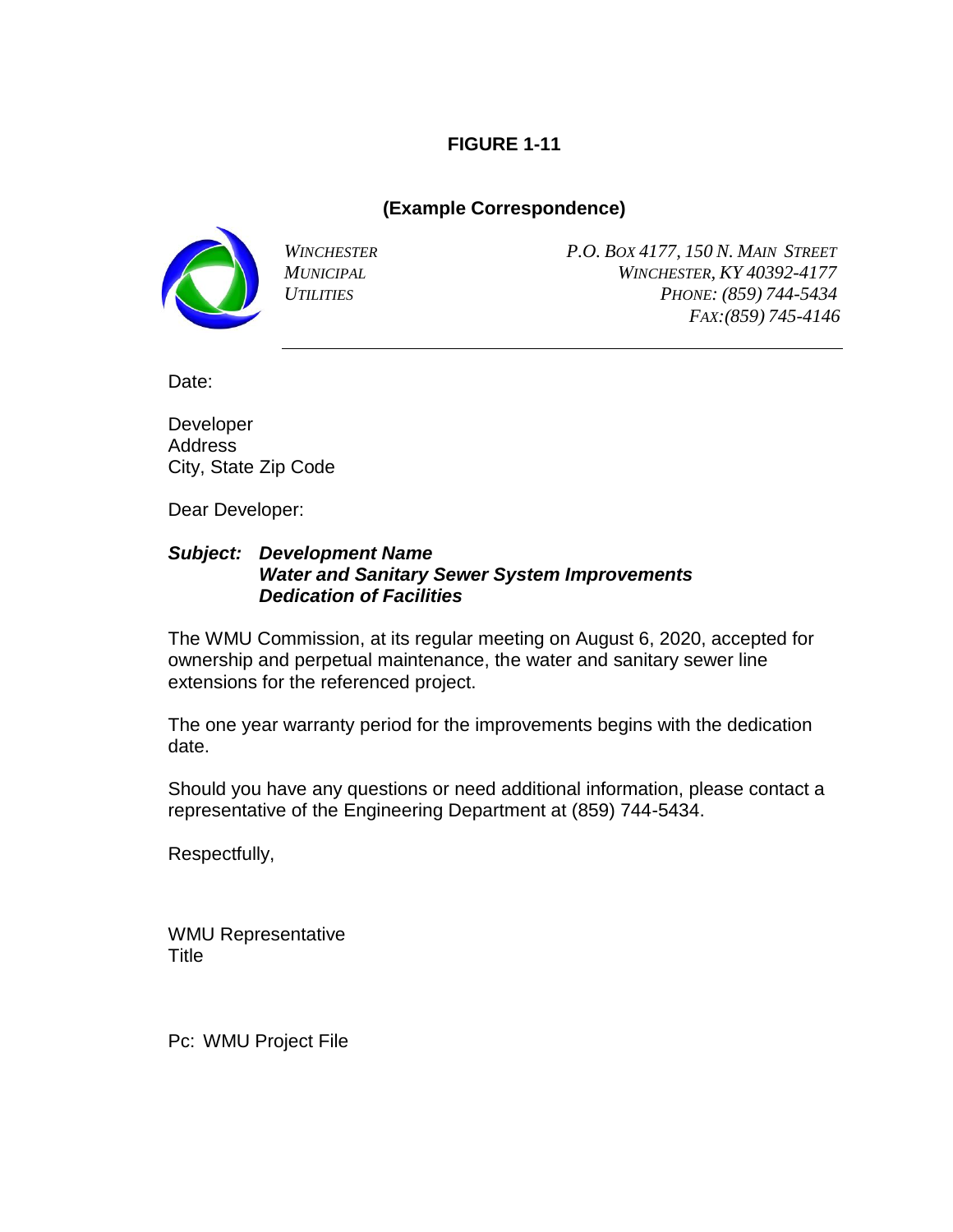### **(Example Correspondence)**



*WINCHESTER P.O. BOX 4177, 150 N. MAIN STREET MUNICIPAL WINCHESTER, KY 40392-4177 UTILITIES PHONE: (859) 744-5434 FAX:(859) 745-4146*

**Date** 

Name of Developer Address City, State, ZIP

### *RE: Warranty Items*

Dear Developer:

After reviewing this project, we identified the following warranty items:

- 1. (Description of Item)
- 2. (Description of Item)
- 3. (Description of Item)
- 4. (Description of Item)

Please arrange to have the listed items addressed within the next thirty days.

For correction of sub-surface items, please provide 24-hour notice so that we may view the correction(s) prior to it (their) being covered. For warranty repairs to items which are visible without excavation, you may notify our office upon completion of the repairs.

We appreciate your cooperation in addressing these matters in a timely manner.

Should you have any questions, please contact our office.

Respectfully,

WMU Representative **Title**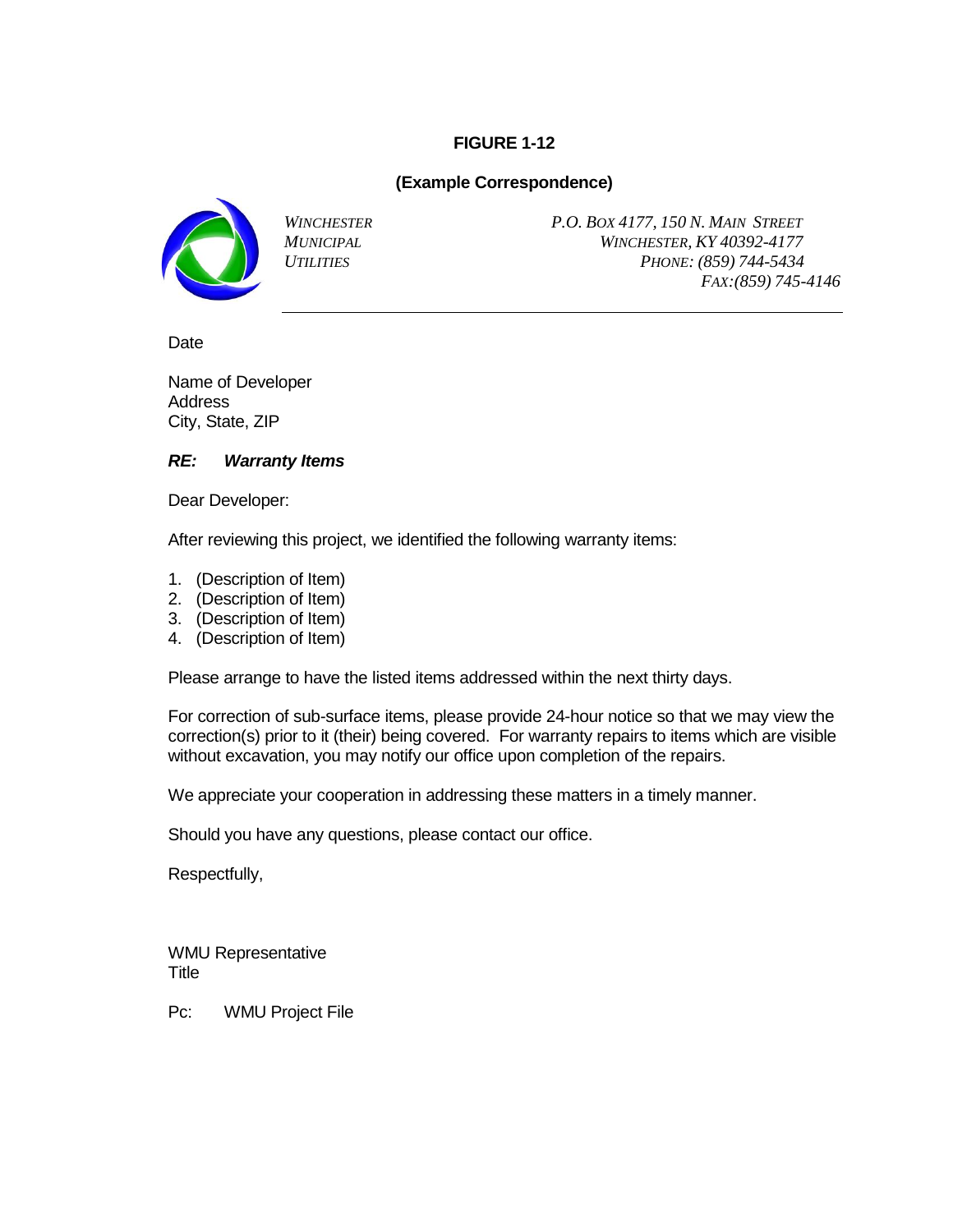### **(Example Correspondance)**



*WINCHESTER P.O. BOX 4177, 150 N. MAIN STREET MUNICIPAL WINCHESTER, KY 40392-4177 UTILITIES PHONE: (859) 744-5434 FAX:(859) 745-4146*

**Date** 

Name of Developer **Address** City, State, ZIP

### *RE: Warranty Items Past Due*

Dear Developer:

After reviewing this project, we find the warranty items stated in our letter of (date) are incomplete.

Until these items are corrected to WMU's standards, this project will remain under warranty and the warranty bond will remain in effect.

Should the items not be addressed within the next thirty (30) days, WMU may elect to repair the deficiencies with our own forces on a time and materials basis, or to have the repairs performed by an outside contractor. In either event, your firm will be billed for the cost of repairs by miscellaneous invoice.

Should the miscellaneous invoice remain unpaid for a period of thirty (30) days following its issuance, we will act against the surety for the warranty bond for payment.

Should you have any additional questions concerning this matter, please contact our office.

Respectfully,

WMU Representative **Title** 

cc: Surety Bond Issuer